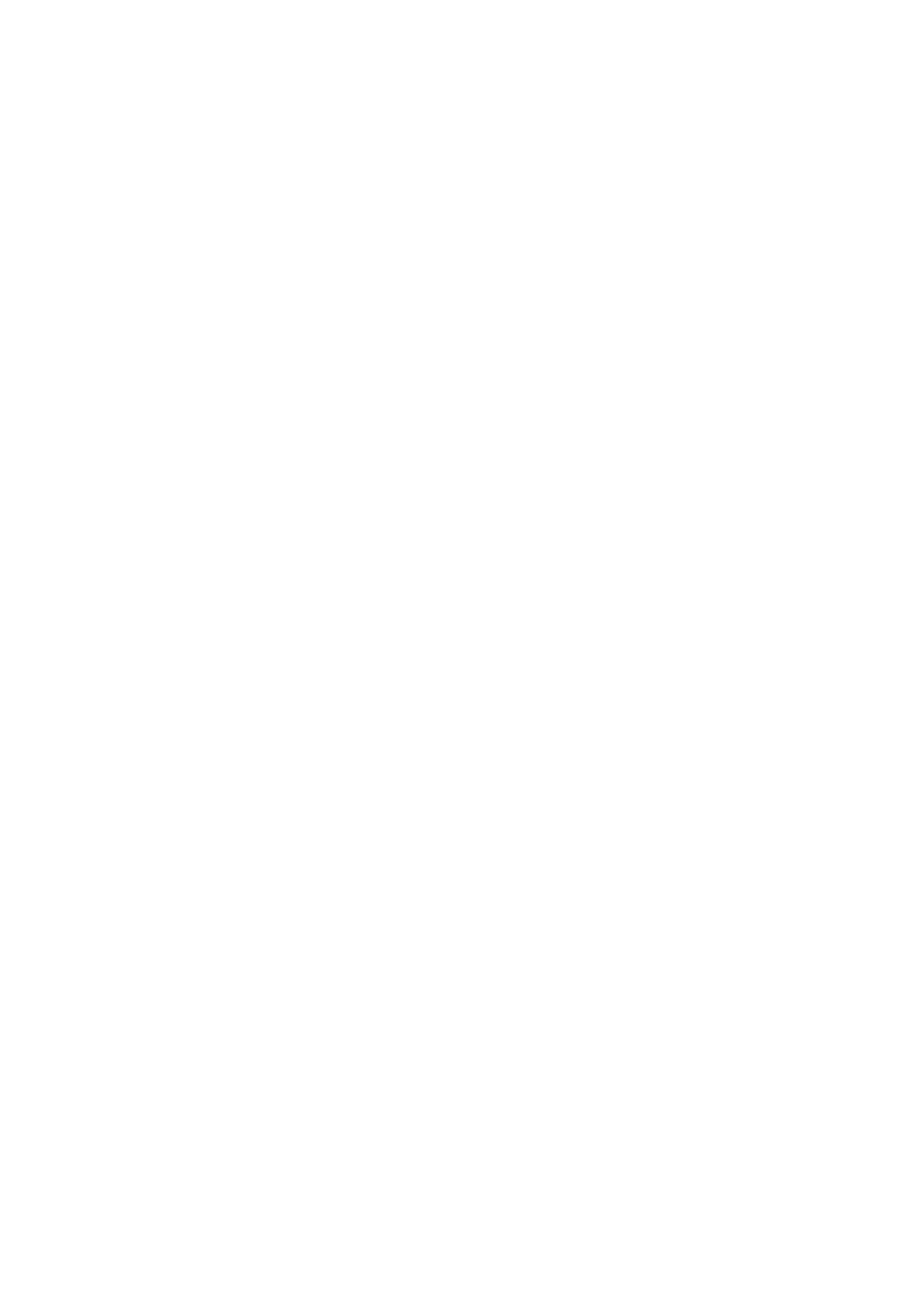# Partiality and Underspecification in Information, Languages, and Knowledge

**Edited** by

Henning Christiansen, M. Dolores Jiménez-López, Roussanka Loukanova and Lawrence S. Moss

Cambridge **Scholars** Publishing

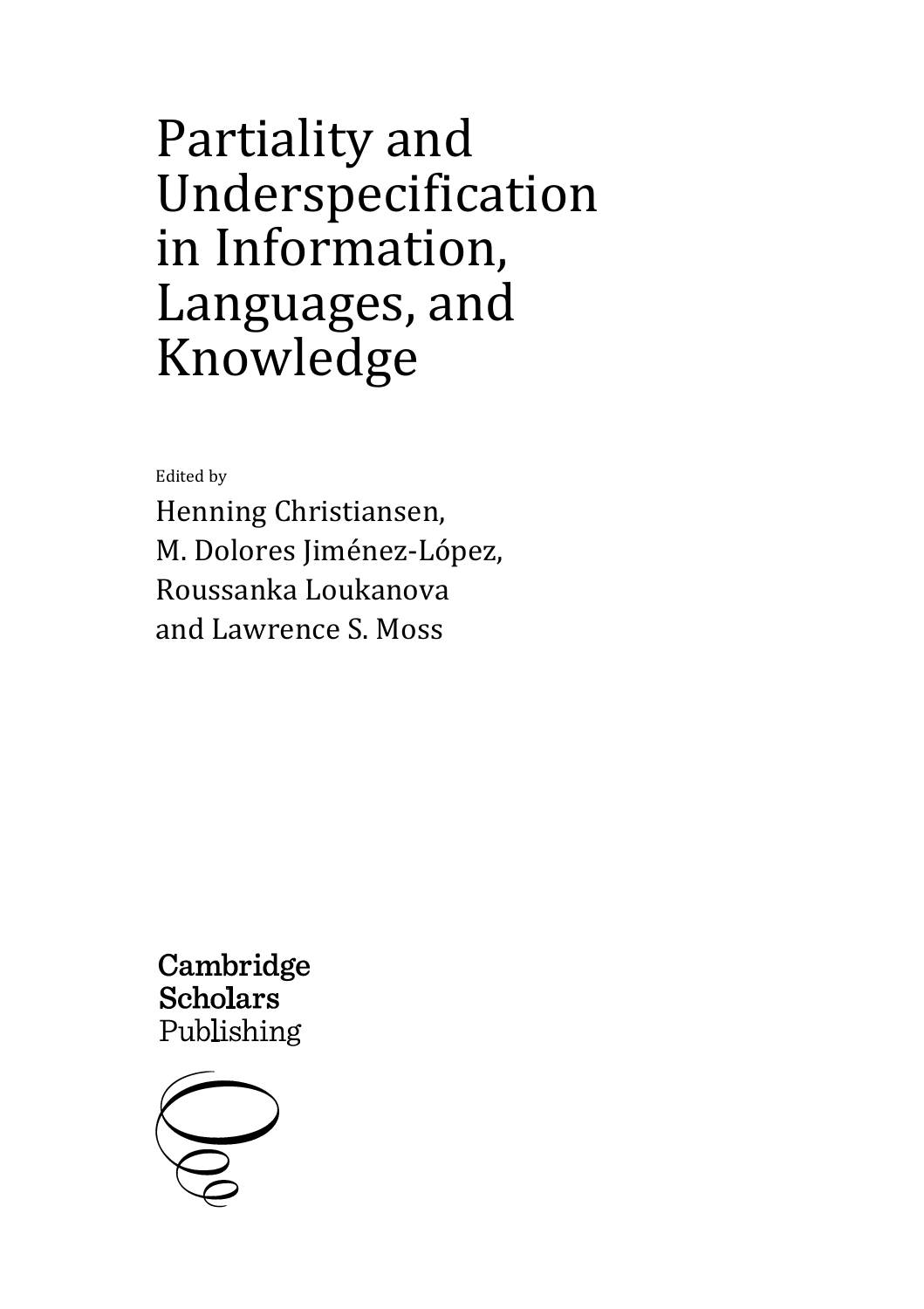Partiality and Underspecification in Information, Languages, and Knowledge

Edited by Henning Christiansen, M. Dolores Jiménez-López, Roussanka Loukanova and Lawrence S. Moss

This book first published 2017

Cambridge Scholars Publishing

Lady Stephenson Library, Newcastle upon Tyne, NE6 2PA, UK

British Library Cataloguing in Publication Data A catalogue record for this book is available from the British Library

Copyright  $©$  2017 by Henning Christiansen, M. Dolores Jiménez-López, Roussanka Loukanova, Lawrence S. Moss and contributors

All rights for this book reserved. No part of this book may be reproduced, stored in a retrieval system, or transmitted, in any form or by any means, electronic, mechanical, photocopying, recording or otherwise, without the prior permission of the copyright owner.

ISBN (10): 1-4438-7947-9 ISBN (13): 978-1-4438-7947-7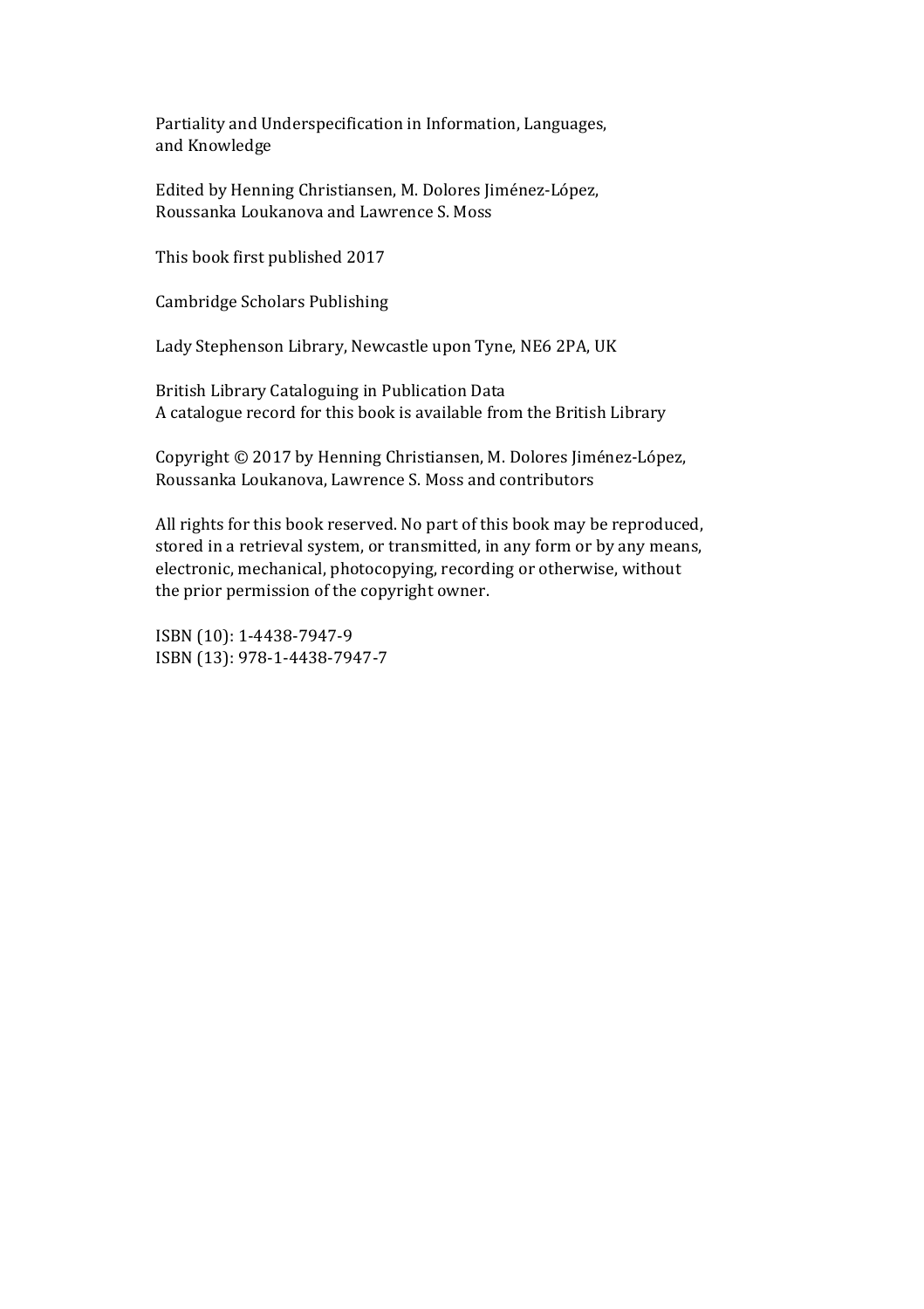## **Contents**

| PREFACE                                                                                                                                               | vii         |
|-------------------------------------------------------------------------------------------------------------------------------------------------------|-------------|
| CHAPTER I<br>A Natural Logic for Natural-Language Knowledge Bases<br>Troels Andreasen, Henrik Bulskov, Per Anker Jensen<br>and Jørgen Fischer Nilsson | $\mathbf 1$ |
| CHAPTER II<br>Paradoxes of Material Implications in Minimal Logic<br>Hannes Diener and Maarten McKubre-Jordens                                        | 27          |
| CHAPTER III<br>Guesswork? Resolving Vagueness in User-Generated<br><b>Software Requirements</b><br>Michaela Geierhos and Frederik S. Bäumer           | 65          |
| CHAPTER IV<br>Partiality, Underspecification, Parameters and<br>Natural Language<br>Roussanka Loukanova                                               | 109         |
| CHAPTER V<br>Typed Theory of Situated Information and its<br>Application to Syntax-Semantics of Human Language<br>Roussanka Loukanova                 | 151         |
| CHAPTER VI<br>All and Only<br>Lawrence S. Moss and Alex Kruckman                                                                                      | 189         |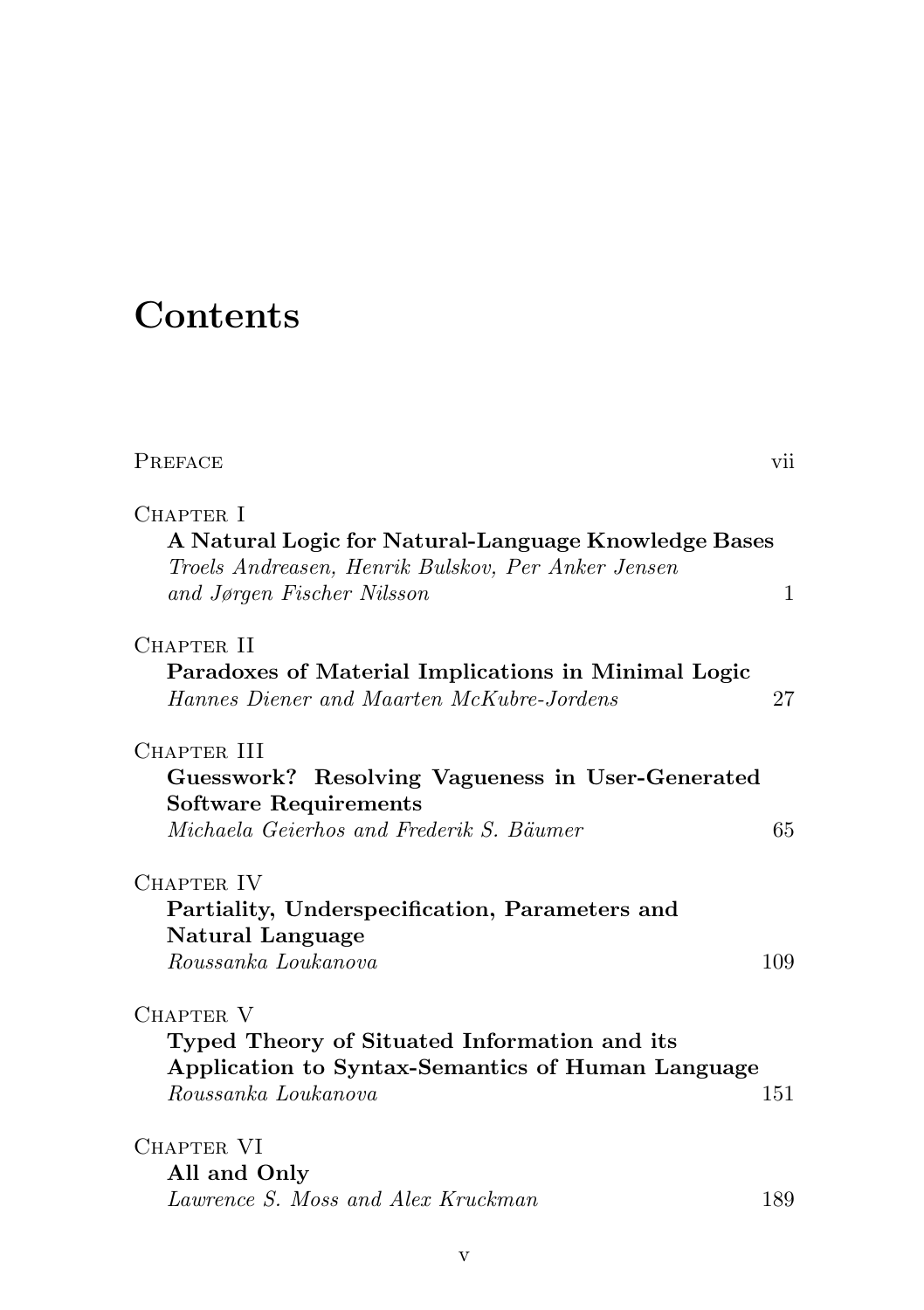| CHAPTER VII<br>Formalization of Many-Valued Logics<br>Jørgen Villadsen and Anders Schlichtkrull                                                                                          | 219 |
|------------------------------------------------------------------------------------------------------------------------------------------------------------------------------------------|-----|
| CHAPTER VIII                                                                                                                                                                             |     |
| Comparative Performance Analysis of Selected VSM<br>and Ontology-Based Text Classification Methods<br>Krzysztof Wróbel, Maciej Wielgosz, Aleksander Smywiński-Pohl<br>and Marcin Pietron | 257 |
| CHAPTER IX<br>Dynamic Semantic Update for Underspecified<br>Information: A Context-Based Interpretation of<br>Ellipsis Constructions in Mandarin                                         |     |
| Yue Yu and Yicheng Wu                                                                                                                                                                    | 297 |
| CONTRIBUTORS                                                                                                                                                                             | 343 |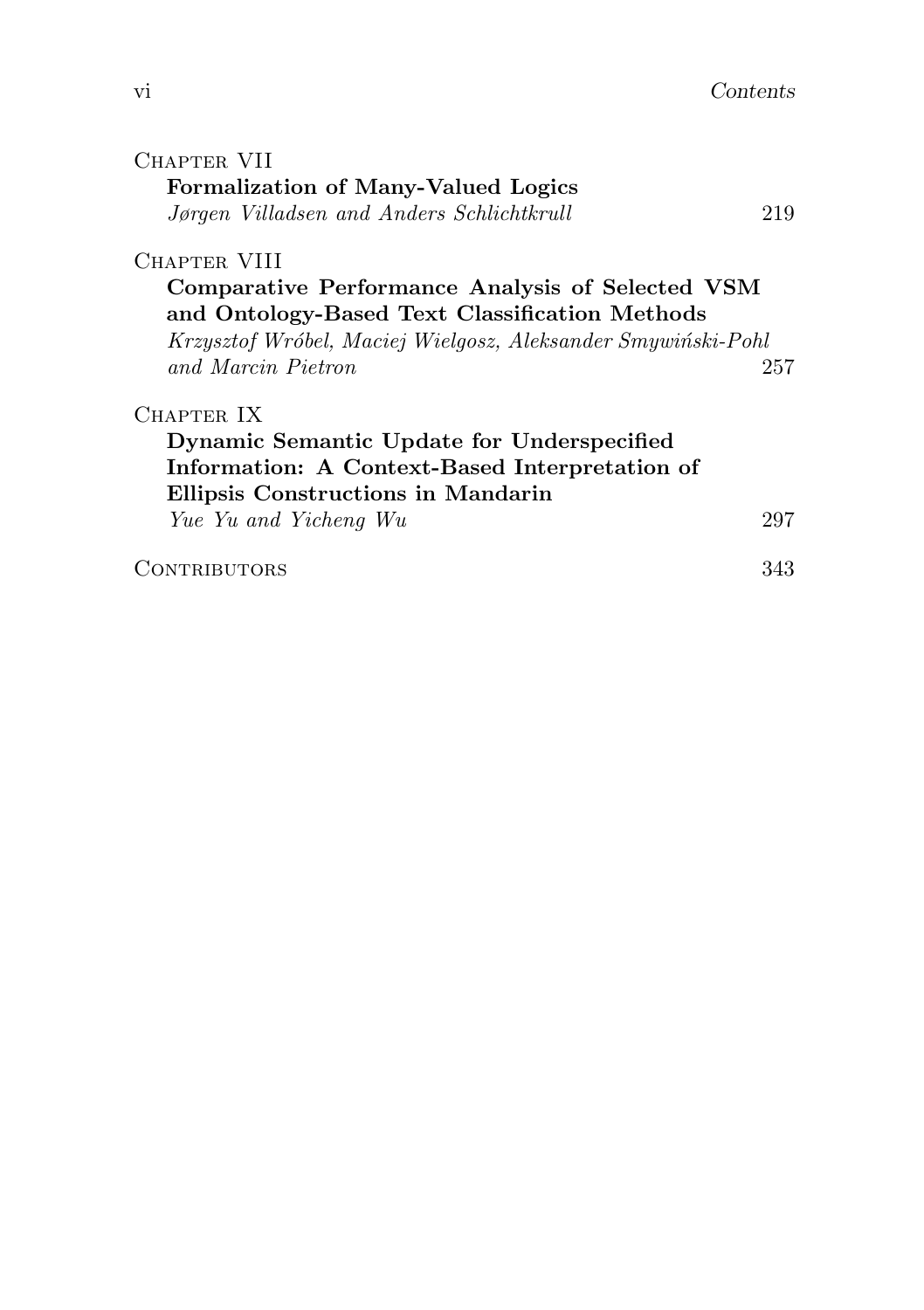## PREFACE

This book includes chapters based on selected and extended versions of papers presented at the special sessions on *Partiality, Underspecification, and Natural Language Processing*, PUaNLP 2015 and PUaNLP 2016, of the 7th and 8th International Conferences on Agents and Artificial Intelligence, ICAART 2015 and ICAART 2016, which took place in Lisbon, Portugal, 10–12 January 2015, and Rome, Italy, 24–26 February, 2016, respectively. These chapters have been complemented by other invited contributions in order to give a more representative characterization of the topics of the special sessions PUaNLP. We begin by a brief motivation of the increasing interest in partiality and underspecification, especially in computational approaches to natural language.

## **1 Intelligent, Computerized Systems**

In recent years, there has been a proliferation of technological developments that incorporate processing of human language. Hardware and software can be specialized for designated subject areas, and computational devices are designed for a widening variety of applications. At the same time, new areas and applications are emerging by demanding *intelligent* technology enhanced by processing of *human language*. These new applications often perform tasks which handle information, and they have a capacity to reason, using both formal and human language. Many sub-areas of Artificial Intelligence (AI) demand integration of Natural Language Processing (NLP), at least to some degree. Furthermore, technologies require coverage of known as well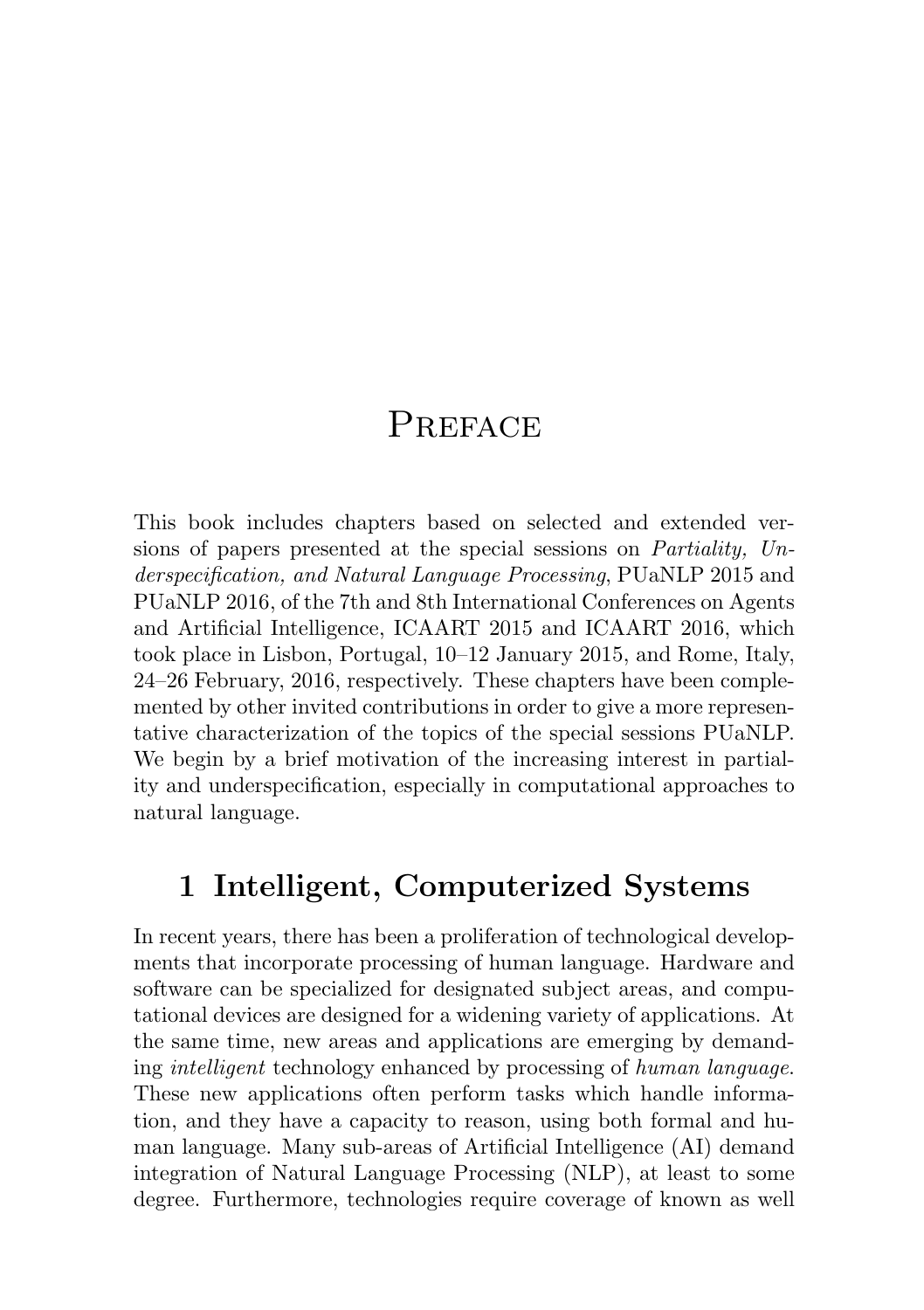as unknown agents, and tasks with potential variations. All of this takes place in environments with unknown factors.

Adequate, computerized processing of human language encounters difficult problems related to its ambiguity. Many researchers in NLP regard ambiguity in human language as a drawback for computerization. But the fact is that ambiguity reflects an important feature of language: it enables us to use one utterance to communicate many things simultaneously. One might even take ambiguity to be a design feature of natural language rather than a bug. The same may be said of uncertainty in natural language; in a sense, uncertainty is a generalization of ambiguity.

In general, partiality, underspecification, and context-dependency are signature features of information in nature and natural languages (NLs). Furthermore, humans and computational systems interact by exchanging and processing information. They engage in information transfer as producers, conveyors, and interpreters.

## **2 Scope of the Book and Potential Readers**

The book covers theoretical work, advanced applications, approaches, and techniques for computational models of information, reasoning systems, and presentation in language. The book promotes work on intelligent natural language processing and related models of information, thought, reasoning, and other cognitive processes. The topics covered by the chapters prompt further research and developments of advanced systems in the areas of logic, computability, computational linguistics, cognitive science, neuroscience of language, robotics, artificial intelligence, etc.

Potential readers include researchers and developers working on theory and applications in areas such as: Natural Language Processing (NLP); reasoning that involves human language; mathematical foundations of NLP and reasoning; computational approaches to formal and human language; AI that covers NLP or uses NLP, or is otherwise related to human language; and other related areas.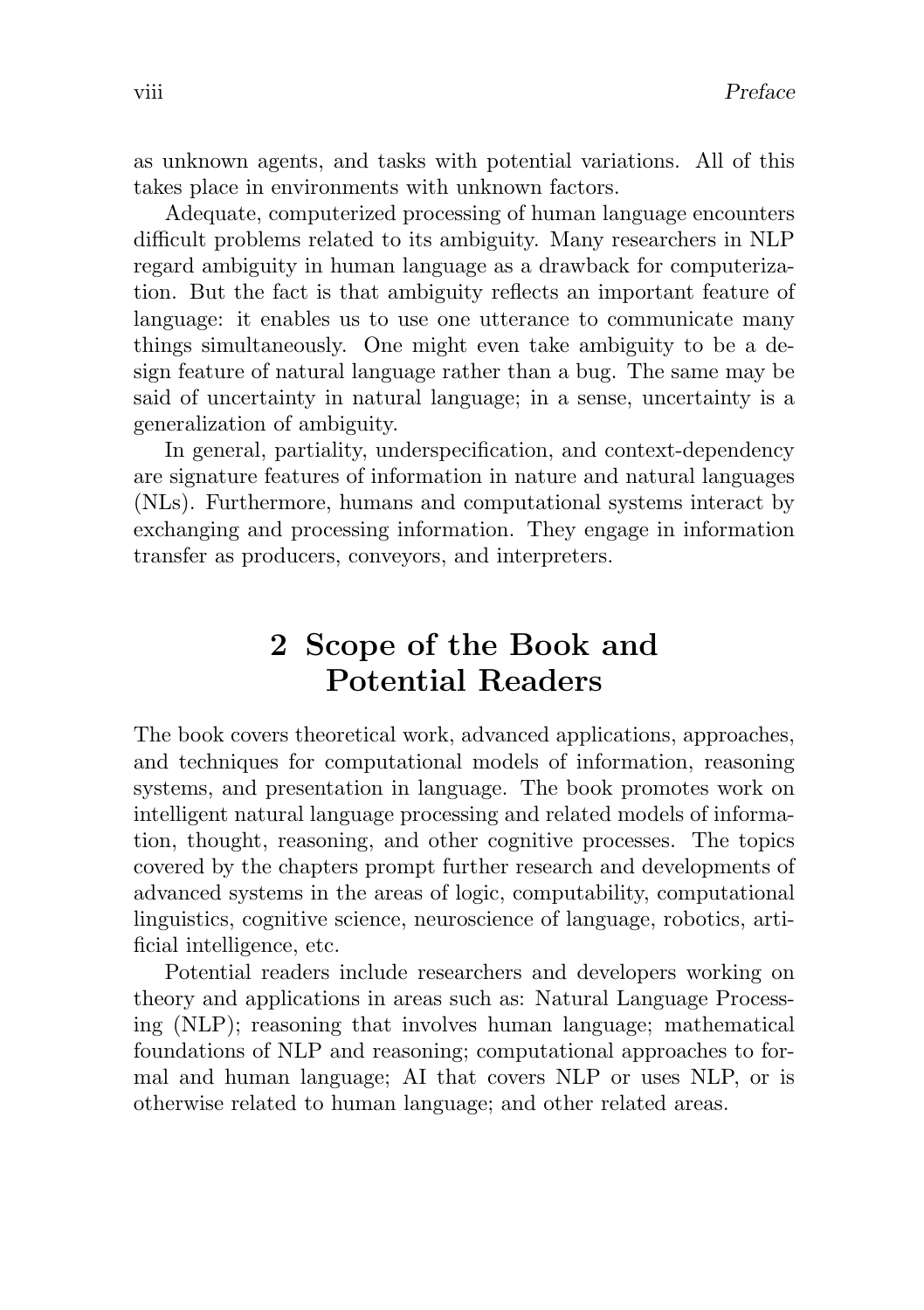### **3 The Chapters**

**Chapter I: A Natural Logic for Natural-Language Knowledge Bases.** This chapter addresses logical representation of information and corresponding reasoning, in knowledge bases built on fragments of natural language. The target is the development of a Natural Logic, as a formal system, which combines the readability of natural language with the rigorous computational reasoning of a formal logic. The work takes the perspective of a practical compromise between language expressiveness, systems' complexity, and computational tractability. As a Natural Logic, the approach builds upon stylized fragments of natural language. It deals computationally with restricted forms of affirmative sentences of natural language. It employs deductive reasoning that uses intuitive, logical rules. The idea is to avoid complex formal logics, either first-order predicate calculi or advanced type-theories, but still to provide a rigorous approach. In a word, the goal is to be simple and natural, while also rich. The chosen Natural Logic determines the semantic range by restricting it to partial coverage of the considered sentences. The methodology in the chapter uses a top-down process governed by the Natural Logic. The sentences of the logic are represented by graph structures, which are joined into a formal ontology.

**Chapter II: Paradoxes of Material Implications in Minimal Logic.** The authors investigate paradoxes of material implication and classify them with respect to minimal logic, by providing proofs of equivalence and also semantic models. They also separated various paradoxes. The equivalences and separation results reveal enhanced logical power, i.e., taking paradoxes as axioms bring in additional proof-theoretic strength. They show that a number of equivalent groups collapse with unrestricted use of double negation elimination. The principle *ex falso quodlibet* supports minimal logic for reasoning in the possible presence of inconsistency, and in this chapter *ex falso quodlibet* is distinguished as a very interesting principle.

Interest in material implication stems from the philosophical origins of the topic, and it extends to applications in linguistics and computer science. For example, databases and other information systems accumulate inconsistencies, and so there is a need to develop logical systems which can handle them appropriately. Another source of potential applications is reasoning systems coming from AI.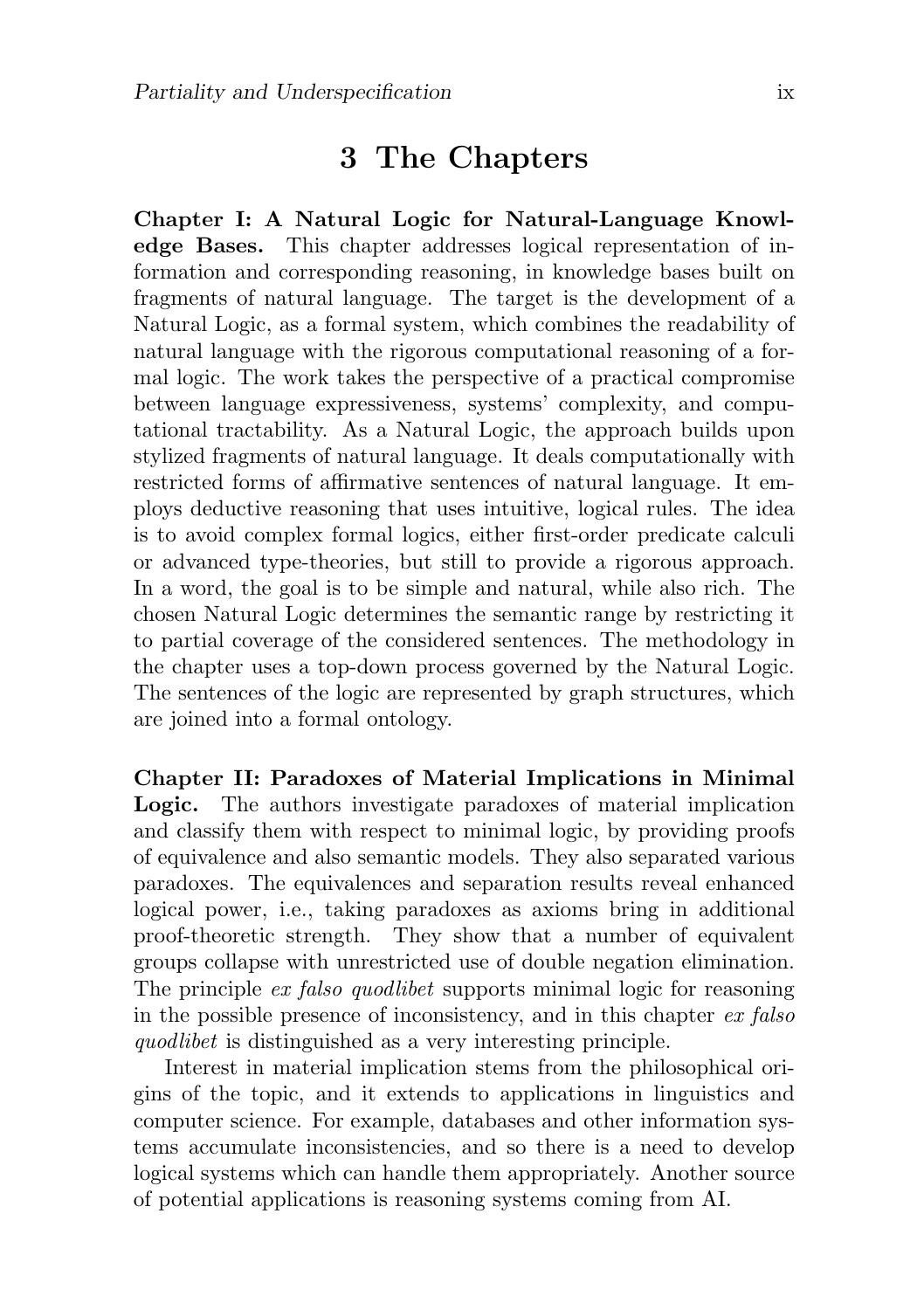**Chapter III: Guesswork? Resolving Vagueness in User-Generated Software Requirements.** The chapter represents ongoing work at the Collaborative Research Center "On-The-Fly (OTF) Computing", on techniques and processes for automatic ad-hoc configuration of individual services. The services operate on customerspecific requirements expressed in natural language. As always, the language includes uncertainties. The authors discuss the challenges of user-generated software requirements, related definitions, and explanations. Then, they give an overview of general approaches to disambiguation. The aim of the work is to learn patterns from the requirements expressed by users in natural language, and then to use those patterns to detect ambiguity, vagueness, missing information, and underspecification, The authors' approach includes an interactive component, with the user and the system as participants. The focus is on resolution of vagueness.

**Chapter IV: Partiality, Underspecification, Parameters, and Natural Language.** This chapter introduces linguistic concepts that play crucial roles in various areas of computational linguistics. It discusses the mathematical foundations of such concepts and related technological advances. The presentation is based on an overview of the Constraint-Based Lexicalized Grammar (CBLG) approach to computational grammar of natural language. CBLG has established solid linguistic knowledge and continues to be an active, open area of research and technical developments. Prominently, various CBLG grammars, e.g., HPSG, integrate partiality and underspecification, in lexicon, syntax, semantics, and in interfaces between these modules. CBLGs have potentials for integration with data-oriented, machine learning methods.

**Chapter V: Typed Theory of Situated Information and its Application to Syntax-Semantics of Human Language.** The chapter introduces a formal language for a type-theory of situated information. The formal expressions represent situation-theoretic objects taking place in time and 3-dimensional space. Constrained computations are formalized by specialized terms representing mutual recursion, which can be complemented by sub-terms for constraints. Some language terms designate networks of parameters that are simultaneously constrained to satisfy restrictions.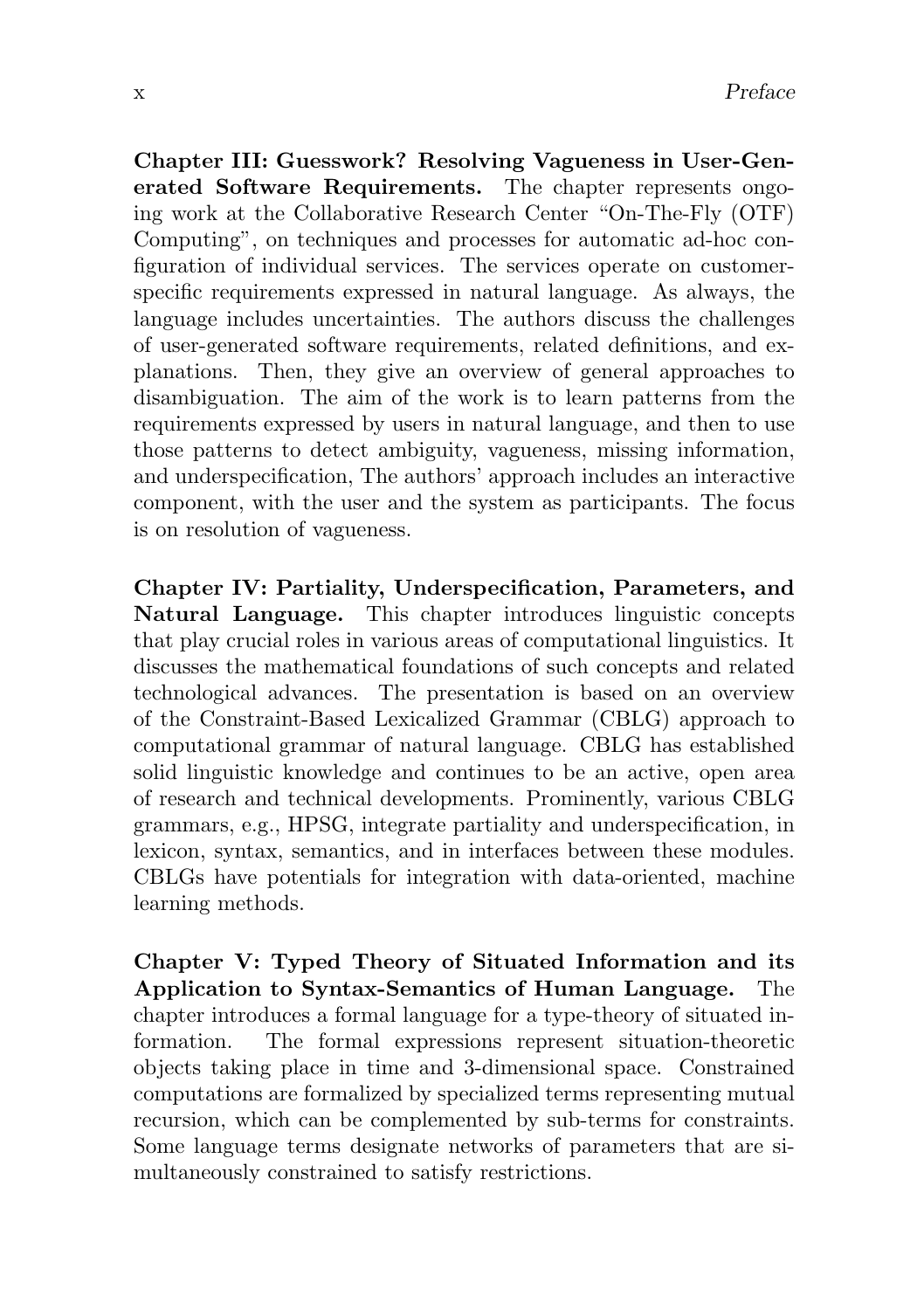The chapter gives an outlook for applications to the representation of semantic content of human language, via syntax-semantics in Constraint Based Lexicalized Grammar.

**Chapter VI: All and Only.** As the title suggests, the chapter is on the words "all" and "only", although it is more of a contribution to natural logic than to lexical semantics. It takes as a point of departure the standard formulations of the "relational syllogistic", the basic logical language for dealing with relations. In linguistic terms, this language is important because in it, one can express very simple reasoning patterns about transitive verbs. The chapter in this volume re-formulates this relational syllogistic, starting with the word "only" instead of "all." This leads to new work on natural logic, which is the contribution of this chapter.

**Chapter VII: Formalization of Many-Valued Logics.** Classical Montague semantics is a development in classical logic, and so it is based on two-valued logic. The chapter departs from two-valued logic. It thus extends the underlying logic in semantics to various kinds of many-valued logics, thereby allowing for a more fine-grained partial semantics for propositional attitudes like assertion, knowledge, and belief. The proof assistant Isabelle is used as formalization of semantics. This allows for a concise presentation and brings in verification results.

**Chapter VIII: Comparative performance analysis of selected VSM and Ontology-based Text Classification Methods.** The chapter addresses the challenging tasks of categorizing large collections of texts. Based on work with test-sets, it compares two different approaches — the Vector Space Model (VSM) and ontology-based solutions — with respect to accuracy, computing speed, and how processing flow affects the classification results. The work employs the algorithms of VSM with enhancements, e.g., TFIDF (Term Frequency Inverse Document Frequency). Problems related to the large dimensionality plague most common reduction algorithms, i.e., Latent Semantic Indexing (LSI) and Random Projection (RP). The authors address this with GPU-based acceleration of their techniques. They performed a series of tests by comparing the methods and corresponding algorithms on test-sets of 2.8 million Wikipedia articles. The work revealed important properties of the algorithms and their accuracy.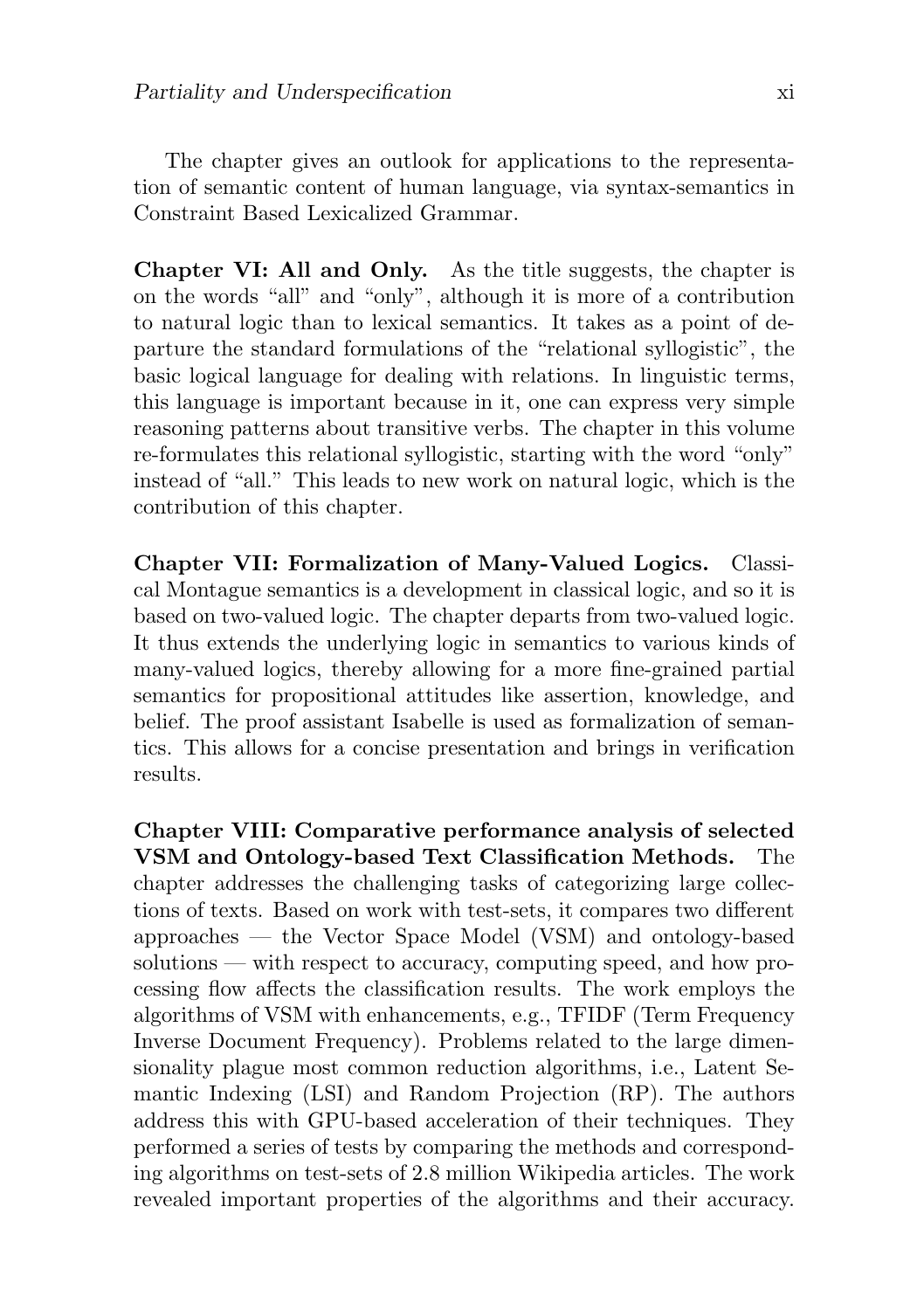The conclusion is that the ontology-based method outperformed others, with respect to the number of categories which can be processed. On the other hand, classifying using with support vector machines (SVMs) is much faster and performs well when appropriately trained.

**Chapter IX: Dynamic Semantic Update for Underspecified Information: A Context-based Interpretation of Ellipsis Constructions in Mandarin.** The chapter presents a structural representation of a range of elliptical constructions in Mandarin, such as Null Object Construction, English-like VP ellipsis construction, *shi*-support elliptical construction, gapping construction, and fragmentary constructs in dialogue. The authors take an interpretative perspective. An elliptical construction is analyzed as a pro-form (a structural generalization of pronominal forms) with underspecified content. The underspecified information is updated interactively by a structural context and pragmatics. The approach builds upon the framework of Dynamic Syntax, by a technical definition of the nation of a context consisting of tree structures. Dialogue fragments can be represented by extending the record of appropriately-defined structural trees. The authors show that syntactic and pragmatic processes interactively determine the underspecified content of the considered elliptic constructions in Mandarin. This analysis provides a formal characterization of a variety of elliptical constructions, including a representation of their structural characteristics, e.g., ambiguities between the strict and sloppy reading.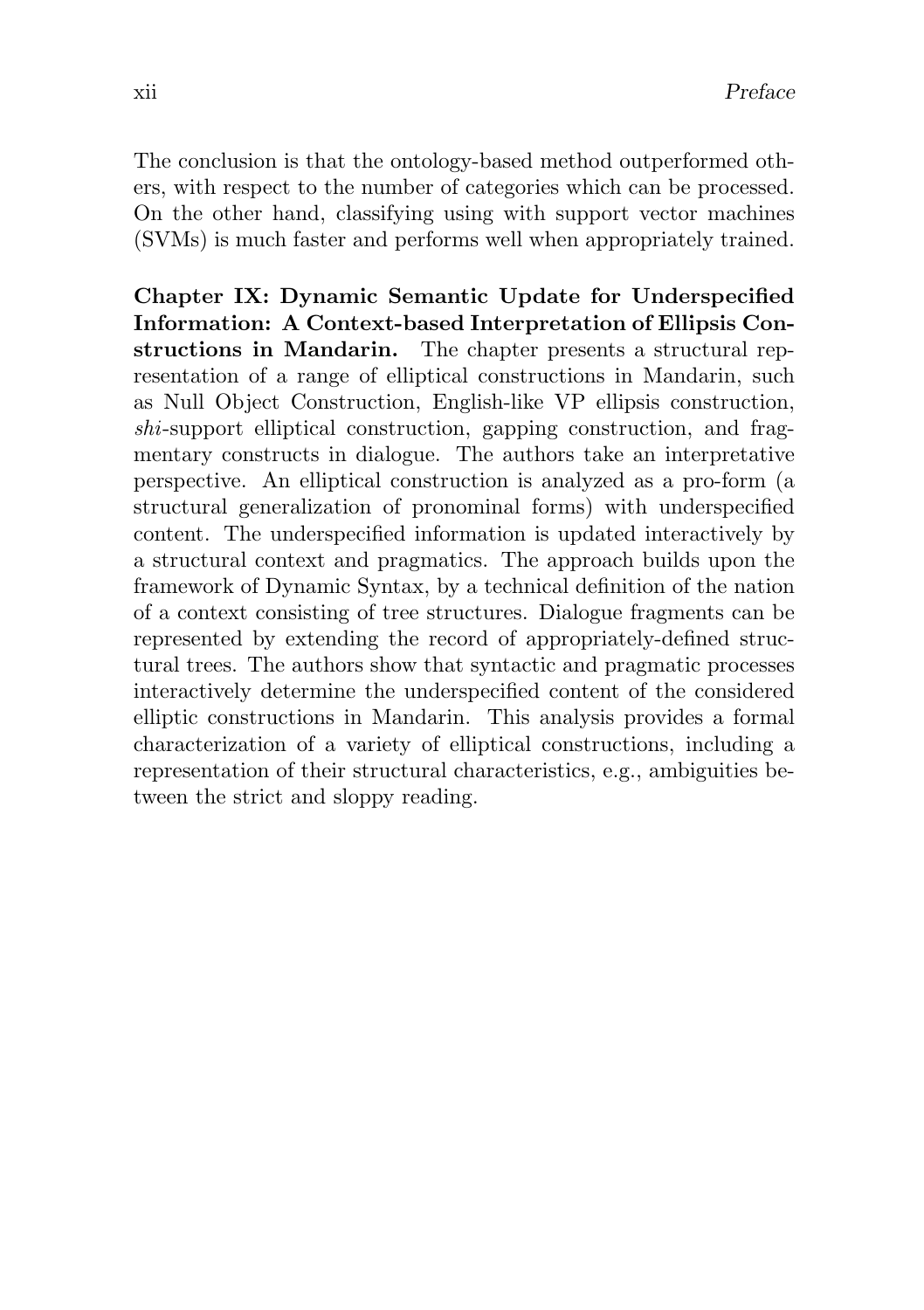### **4 Prospects for Future Work**

The last decades of research and concurrent technological progress have seen significant achievements in NLP. At the same time, we are somewhat disappointed, especially regarding adequate and intelligent processing of human language by computational systems. Many, if not most, of the difficulties are related to ambiguities, vagueness, and context dependence in human language, in all aspects, and how the corresponding computational theories deal with related issues in the entire language strata — phonology, phonetics, morphology, lexicons, syntax, semantics. The primary difficulties are rooted in semantics and its interrelations with all other aspects of of human language, including its role in reasoning.

We hope that the chapters of this book will promote more work on their topics, and in related areas, too. We eagerly anticipate new results and applications.

## **Acknowledgments**

We are grateful to the contributing authors who made this book possible, and to Cambridge Scholars for publishing it and providing help during the process.

The Editors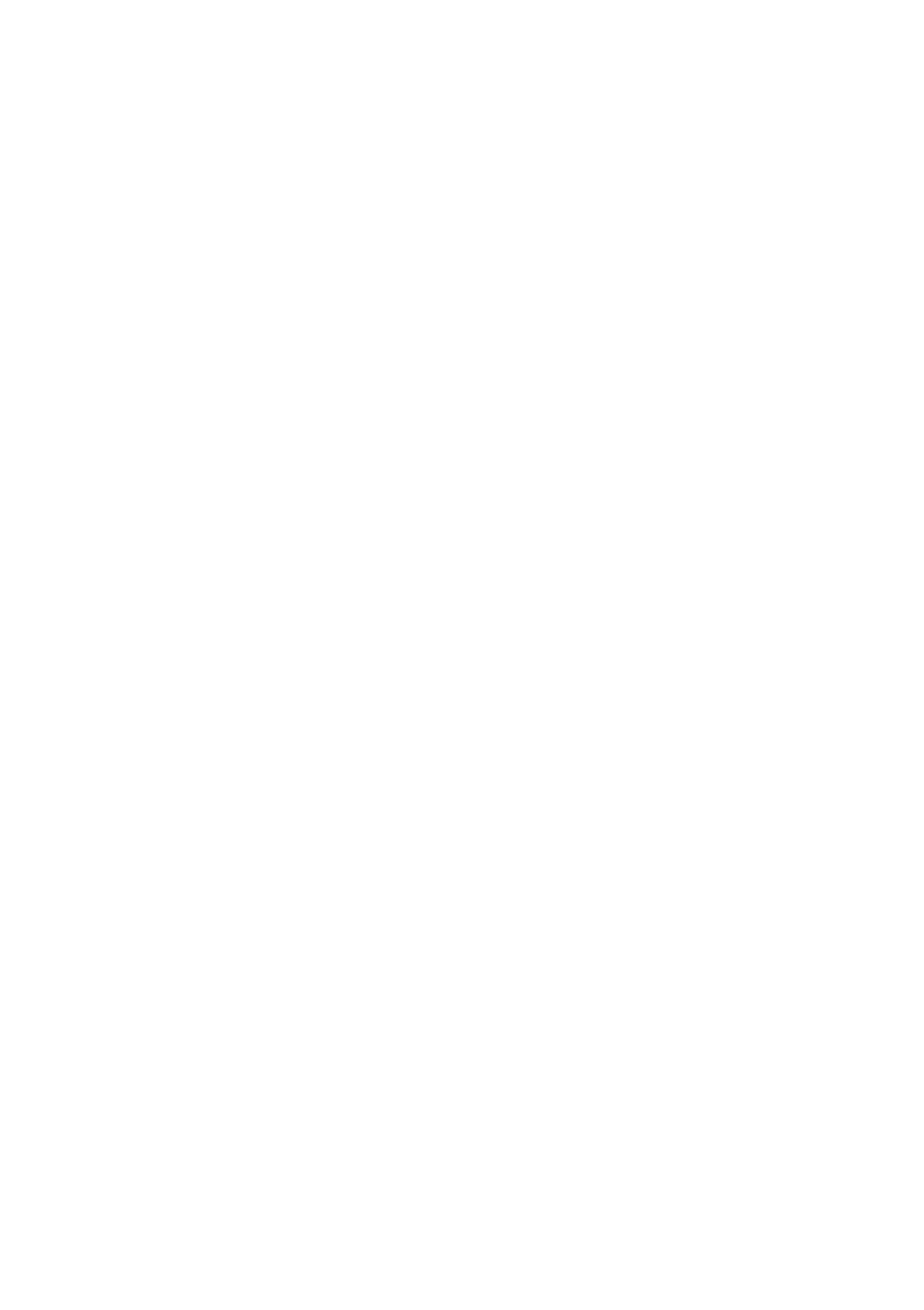## CHAPTER I

# A Natural Logic for Natural Language Knowledge Bases

# Troels Andreasen Henrik Bulskov Per Anker Jensen Jørgen Fischer Nilsson

For better or worse, most of the reasoning that is done in the world is done in natural language. G. Lakoff: Linguistics and Natural Logic, Synthese, 22, 1970.

## 1 Introduction

This chapter<sup>1</sup> addresses representation of information in knowledge bases. Our focus is on a logical representation language enabling reasoning with knowledge base information. The overall ambition is to

<sup>&</sup>lt;sup>1</sup>The chapter is an improved and much extended version of [4] and a continuation of earlier work published in [2, 3, 20].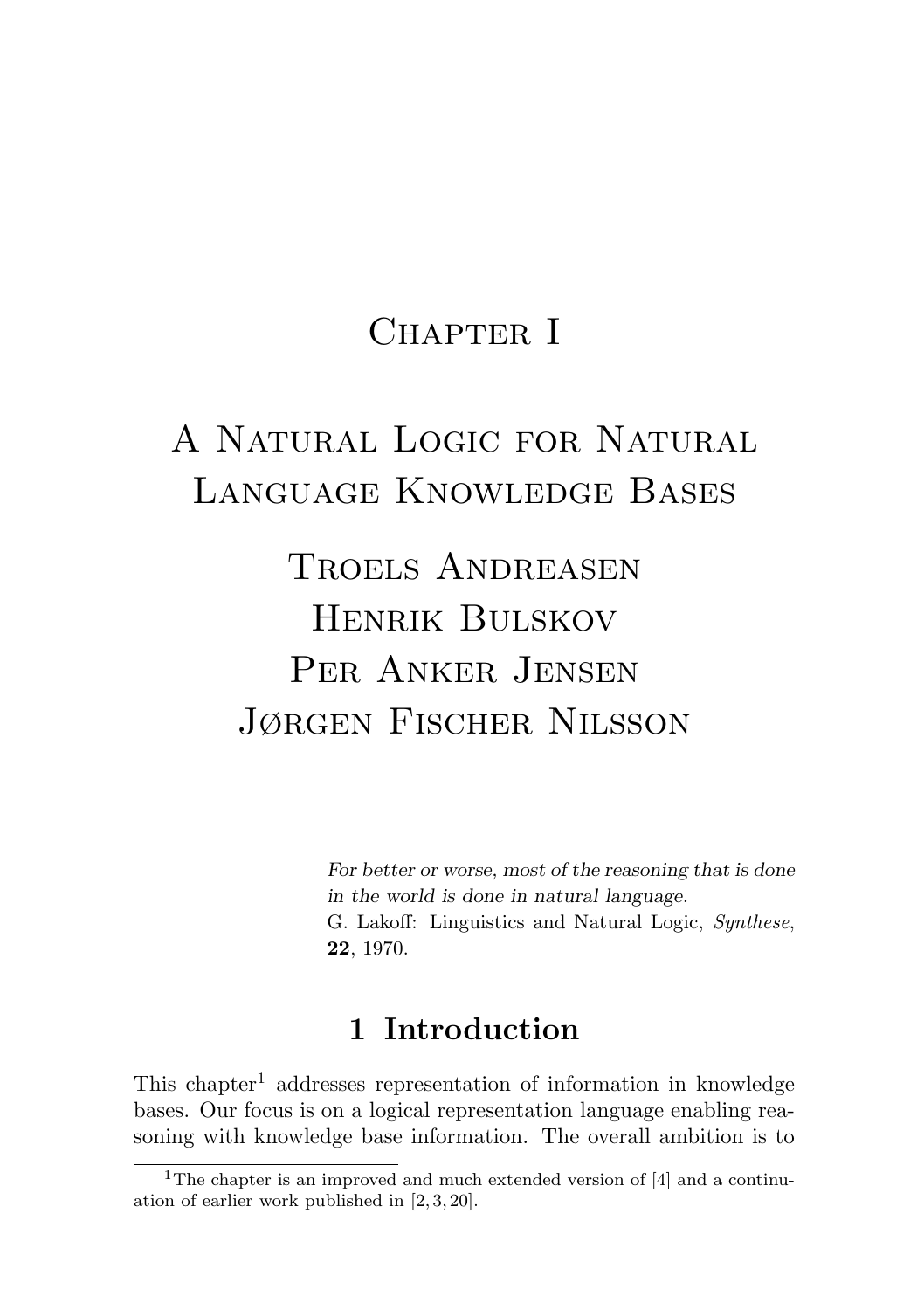unify the readability of natural language with the rigorous computational reasoning of formal logic in a knowledge base system. Specifically, we endeavour to reach a practical compromise between language expressivity, systems complexity and computational tractability.

Traditionally, computational reasoning with information given in natural language is carried out by conducting a translation of sentences into an appropriate formal logic. A common choice is first order predicate logic, see e.g., [11,15], or derivatives of predicate logic such as a description logic dialect, as in [10, 27]. There are also advanced approaches which call on forms of logical type theory, thereby taking advantage of an assumed compositional semantics for natural language drawing on higher order denotations [12]. Further, there are natural logic approaches which extend syllogistic proof systems [22] as discussed in Section 6.

Our approach relies on appropriate forms of natural logic. Natural logics are stylized fragments of natural language in which the deductive logical reasoning uses simple, intuitive rules. That is to say, we dispense with predicate-logical reasoning systems such as resolution. Natural logic originates from the traditional Aristotelian categorial syllogistic logic [14, 20, 28], which became further developed and refined in late medieval times. Various extensions of syllogistic logics and proof systems are analyzed in [22]. However, in the course of the late 19th century, forms of logic coming close to natural language were largely deemed obsolete by Peirce's and Frege's introduction of the more general, mathematically inclined, quantifier-based predicate logic. As is well-known, the latter subsequently prevailed throughout the 20th century.

Here we pursue the idea of choosing natural logic as a target language for dealing computationally with appropriately constrained and regimented, yet rich, forms of affirmative sentences in natural language. The purported methodological advantage of the present approach lies in the proximity of natural logic to natural language, very much in contrast to predicate logic. The predicate logical edifice of quantified variables and function-argument structure aligns well with mathematical requirements, but is far from the pervasive subjectpredicate structure of natural language assertions, see also [18, 24].

Indeed then, when adopting natural logic, the translation of the considered natural language fragments becomes a partial recasting of the considered sentences into an even smaller formal language fragment, namely natural logic sentences. Thus, the chosen natural logic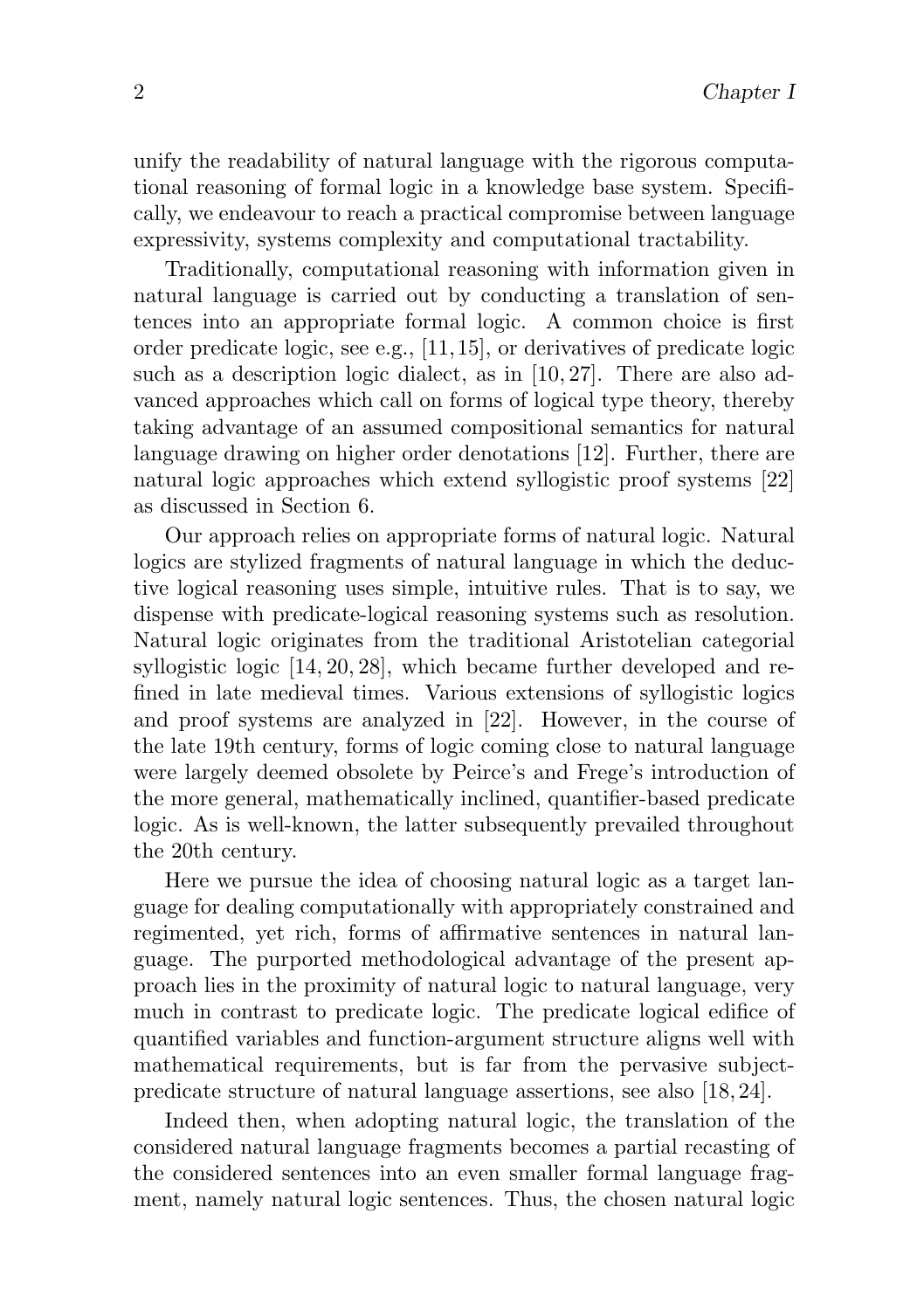determines and confines the semantic range for partial coverage of the considered sentences. The relationship between natural language found in scientific corpora and natural logic is handled in a top-down process governed by the natural logic. The natural logic sentences are internally decomposed into graph structures which are joined into a formal ontology.

## 2 Semantic Framework

In our framework, the applied natural logic forms express binary relationships between classes. Thus, our semantic framework comprises a selection of stated classes of entities together with binary relationships between the classes akin to the popular entity-relationship models. The entity classes are classes of physical entities as well as abstract entities such as events, processes and causes. Classes here are conceived intensionally, meaning that classes may be distinct even though they contain the same members, unlike sets. Moreover, in our strong intensional view, a pair of classes are recorded as distinct in the knowledge base even if they comprise the same subordinate and superordinate classes in the knowledge base. This strong form of intensionality, sometimes called hyper-intensionality, is achieved not by possible world notions, but rather by introduction of a meta-logic in which the developed knowledge base language is encoded. However, in the underlying predicate logical explication of the natural logic, given below, eventually classes become reduced to sets in the usual model-theoretic explication.

Among the class-class relations, first of all, there is the fundamental isa subclass relationship known from formal ontologies and typically expressed as copula sentences. In addition, class-class relationships may be introduced according to need, as discussed in [9, 23, 25, 30]. The subclass relationship is illustrated in Figure 1 by a fragment of an ontology of given classes named by lexical items in natural language, saying e.g., beta cell isa cell, insulin isa hormone, etc. Thus, from the viewpoint of natural logic, this ontological graph is simply a collection of copula sentences.

It is a key feature of our natural logic approach that the given lexicalized classes may be used generatively to form subclasses ad libitum by restriction with relationships to other classes in the natural logic. As an example illustrated in Figure 2, given the classes cell and hormone, we may attach a relation like produce to form the subclass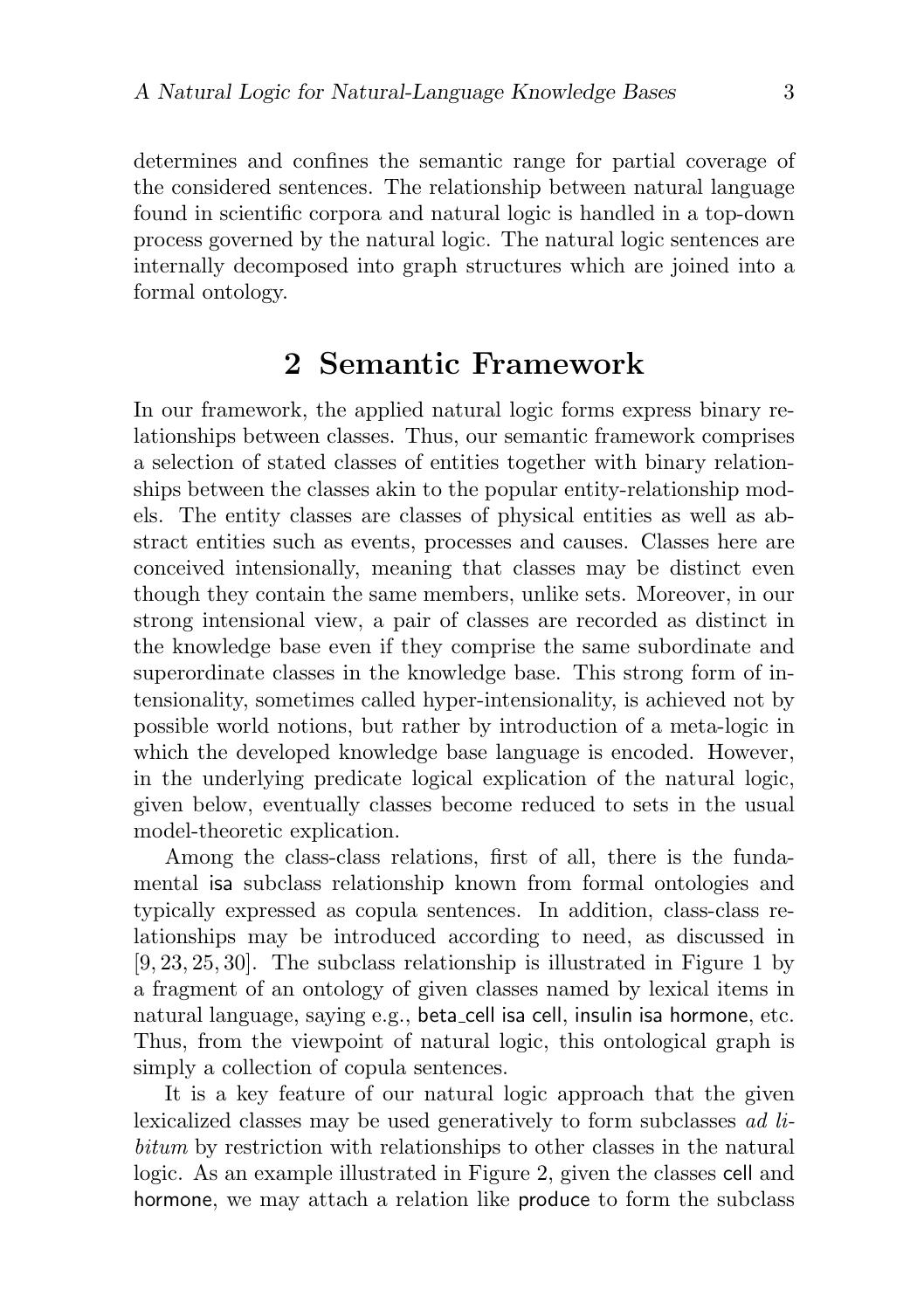cell that produce hormone. This is a phrase in the applied natural logic forming a new class which is a subclass of cell. The restrictions allow a potentially recursive structure reflecting the recursive structure of natural language phrases and natural logic phrases. An early attempt to formalize ontological generativity by means of grammatical generativity, by way of recursion, is described in [5].



Figure 1: A core ontology fragment from a life science domain.

Unlike what is the case in predicate logic, in our framework, the entities belonging to the classes are not dealt with explicitly. Individual entities may, however, if necessary, be dealt with as stipulated singleton classes. In our setup, such singleton classes possess no subclasses, not even the empty class. We assume all classes mentioned in sentences in the knowledge base to be non-empty, since the empty class makes no sense in an empirical domain.

Classes may also emerge by natural language derivational processes such as nominalization, so that for instance a verb secrete may have an associated class secretion. Such an association may be handled as a relation between the two terms at the metalogical level.

So far we have dealt with the nominal parts of copula sentences and their representation as graphs cf. Figure 1 and 2. Further, it is a crucial feature of our approach that arbitrarily complex sentences in our natural logic are represented as graphs in a manner which preserves the semantics of the sentences. This calls for introduction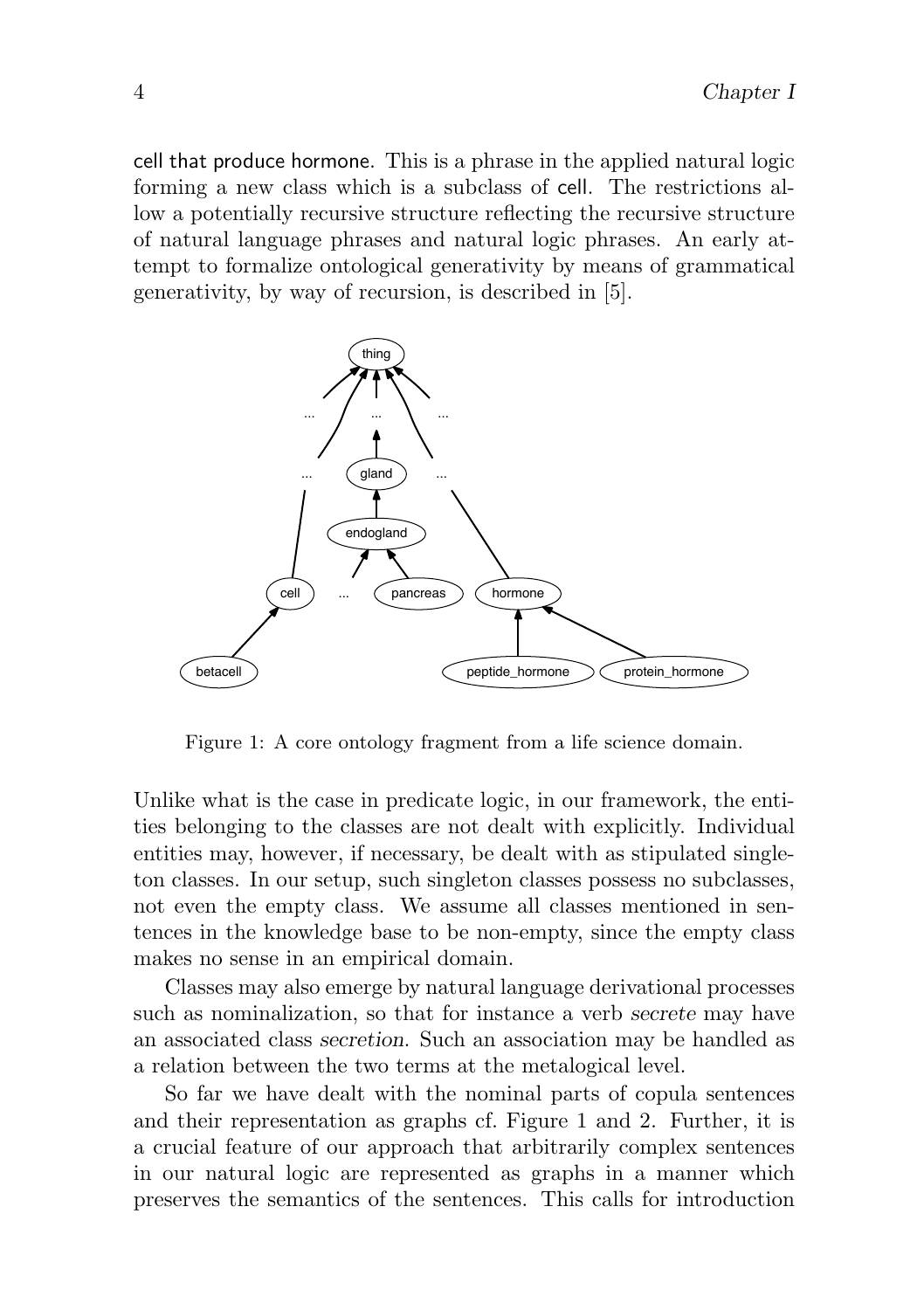

Figure 2: The subclass cell that produce hormone coming about by means of a relation produce.

of new class terms as exemplified above by cell-that-produce-hormone. This issue leads to the notion of core natural logic addressed below in Section 3.

This semantic framework, while being application-neutral at the outset, appears to be particularly useful for applications within the bio-sciences as discussed in [23, 25] as well as in our [1–3, 6, 20].

Generally speaking, natural language descriptions in the empirically oriented natural sciences abound with classes, let us just mention the historical Linnean taxonomies and contemporary chemical and medical taxonomies. However, the present framework enriches and transcends the traditional taxonomic classifications by the presence of multiple other relations. In particular it supports partonomies by introduction of partonomic class-class relationships, cf. [5, 26].

#### 3 Core Natural Logic

Having introduced the semantic framework, we turn next to the logical sentences supporting the mentioned class-relationship setup. We consider a natural logic which has the general form:

 $Q_1$  Cterm<sup>'</sup> R  $Q_2$  Cterm<sup>"</sup>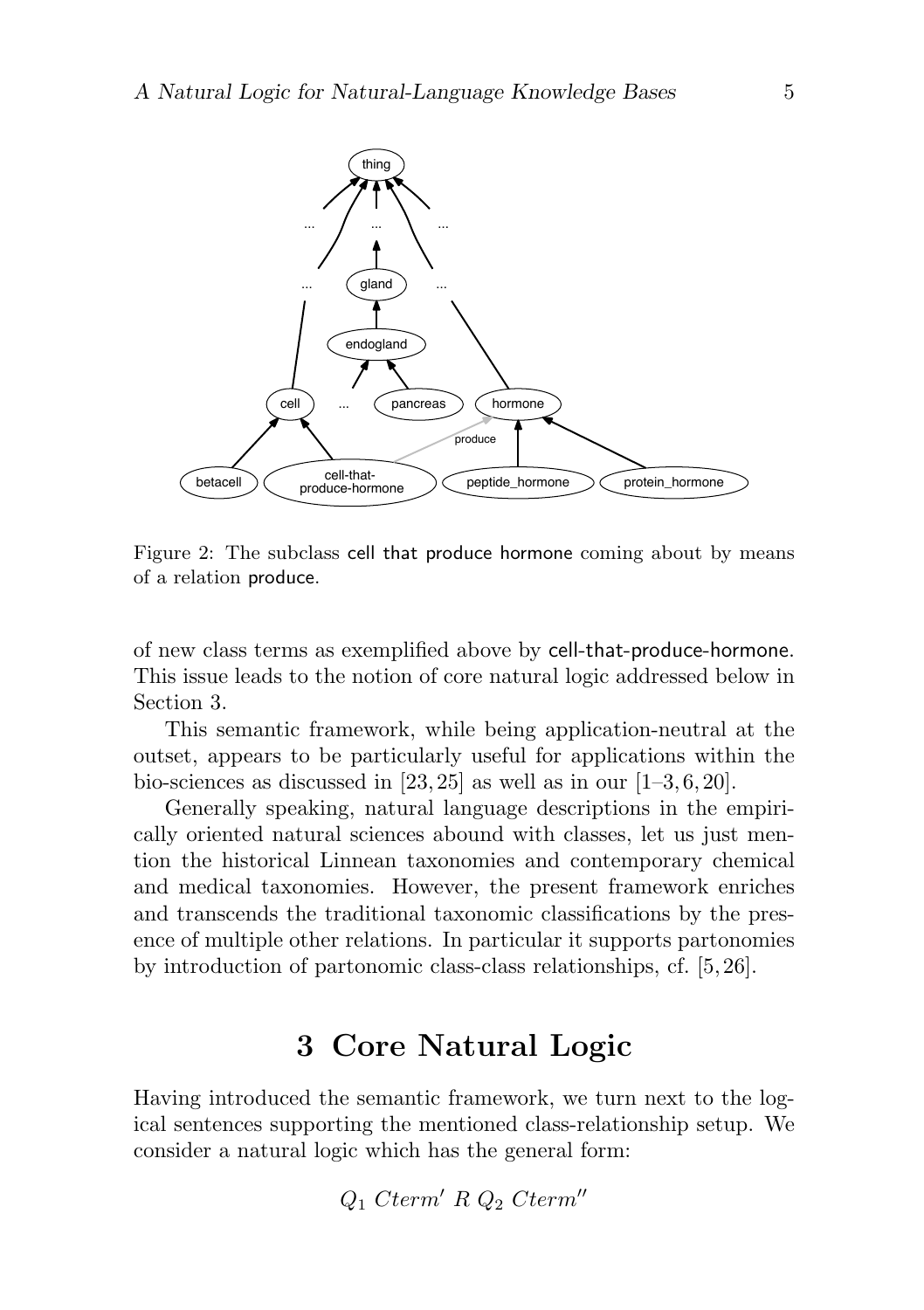In this sentence template

- $Q_i$  are quantifiers (determiners) every/all, some/a,
- the grammatical subject term  $Cterm'$  and the grammatical obiect term  $Cterm''$  are class expressions, and
- $R$  is a relation name.

In linguistic parlance, the Cterms are noun phrases, and  $R$  is a transitive verb. In the simplest cases, Cterms are just class names (nouns) C. Below we describe how class restrictions, as exemplified in Figure 2, can be represented by Cterms.

Among the quantifier options here, we focus on the quantifier structure

every  $Cterm'$  R some  $Cterm''$ 

This general form is pivotal in our treatment because it represents the default interpretation of sentences like betacells produce insulin in ordinary descriptive language. A general explication of this form in predicate logic with quantifier structure  $\forall x \exists y$  is straightforward, cf. our references above and, therefore, not repeated here. However, let us look at a particular example every betacell produce some insulin and its relation to predicate logic:

 $\forall x (betacell(x) \rightarrow \exists y (produce(x, y) \land insulin(y)))$ 

The linguistically inherent, structural ambiguity corresponding to the scope choice  $\forall x \exists y$  versus  $\exists y \forall x$  is overcome by stipulating the  $\forall x \exists y$ reading, which is the useful one in practice.

Our natural logic notations rely on the convention that if no quantifiers are mentioned explicitly, the interpretation follows the scope pattern  $\forall x \exists y$ . Thus, the sentence betacell produce insulin is semantically equivalent to our sample sentence above, every betacell produce some insulin. Note further that we persistently use uninflected forms of nouns and verbs rather than morphologically correct forms in our natural logic expressions.

Observe that we are not going to translate the sentences into their predicate logical form with individual variables  $x$  and  $y$ . Rather, it is a crucial feature of our approach that we decompose the sentences into simpler constituents forming a graph without variables as, explained in Section 3.4.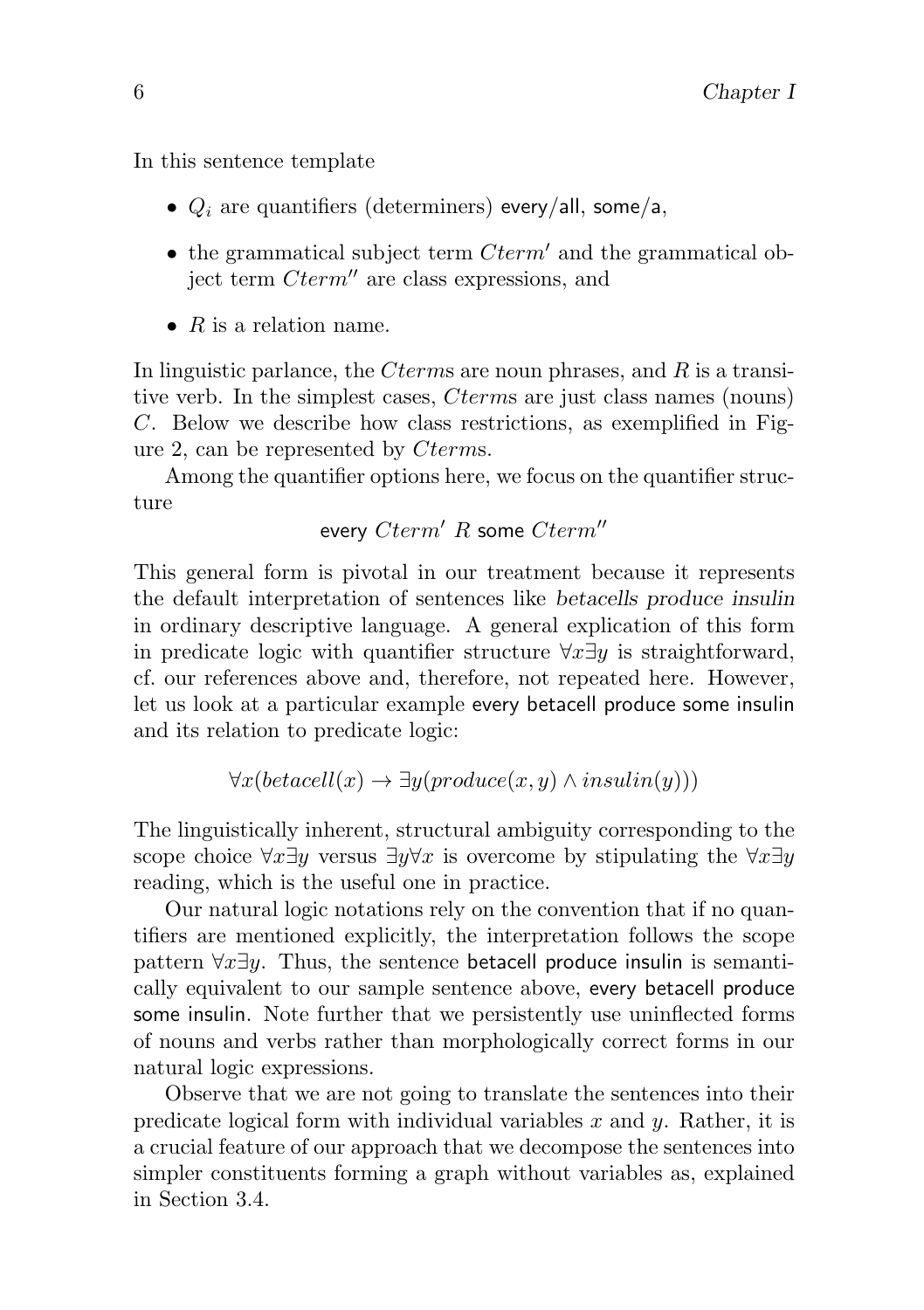#### 3.1 Subclass through Copula Sentence

In the above natural logic affirmative sentence template  $Q_1$  Cterm' R  $Q_2$  Cterm'', there is an extremely important sub-class, namely, the copula sentence form:

#### $Cterm'$  isa  $Cterm''$

as a shorthand for every  $Cterm'$  isa some  $Cterm''$ , generalizing the categorial syllogistic proposition every  $C'$  is  $C''$ . We say that the class  $Cterm'$  specializes the class  $Cterm''$ , and, conversely, that  $Cterm''$ generalizes the class  $Cterm'$ . As explained in [19, 20], the copula sentence form may actually be understood as a special case of the general sentence template with the relation being equality. For example, the sentence betacell isa cell is predicate logically construed as

$$
\forall x (betacell(x) \rightarrow \exists y (x = y \land cell(y)))
$$

giving in turn

 $\forall x (beta x) \rightarrow cell(x)$ 

Note once again that we are not using these predicate logical forms in our reasoning with natural logic. The categorial syllogistic negative proposition no  $C'$  is a  $C''$  is not available in our setup, since class disjointness is assumed initially for pairs of classes by default, cf. [20], which also discusses the relation to the well-known square of opposition in traditional logic. The upshot of our convention is that two classes are disjoint unless one is stipulated as a subclass of the other, or that they have a common subclass introduced by the copula form. Recall that the empty class is absent. This default convention on disjointness conforms with the use of classes in scientific practice, as reflected in formal ontologies. However, one may observe that the convention deviates from the description logic principle, which follows predicate logic with the open world assumption.

#### 3.2 Simple and Compound Class Terms

Compound terms Cterm in the natural logic take the form of a class name C optionally modified by various forms of restrictions giving rise to a virtually unlimited number of subclasses of C. Linguistically, this "generativity" is provided by constructions like restrictive relative clauses and adnominal prepositional phrases (PPs).

Accordingly, in the present context, we consider  $Cterm$  in the form of a class name (noun) C optionally followed by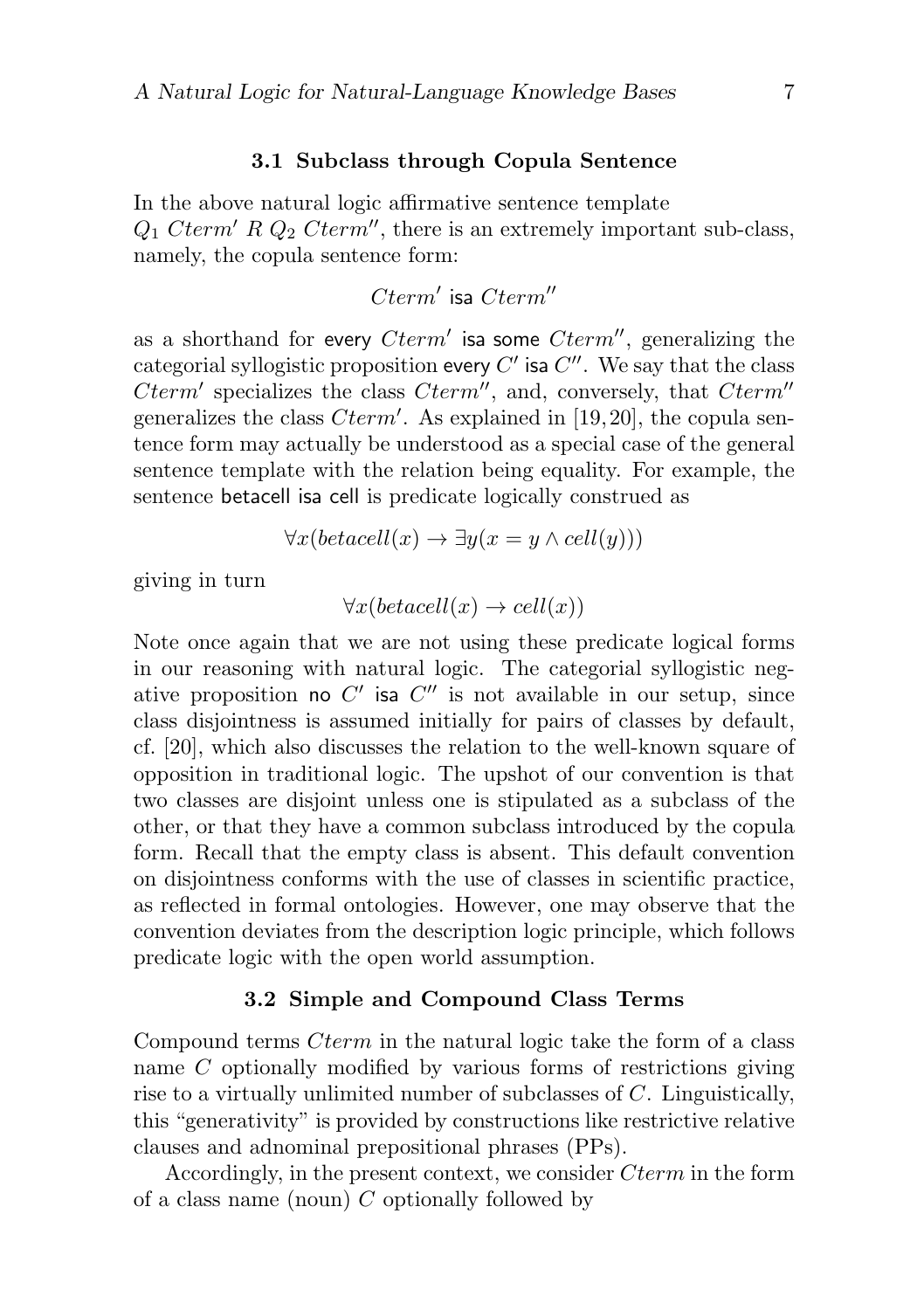- a stylized relative clause: that  $R$  Cterm or optionally by
- a PP in the logical form  $R_{nren}$  Cterm, in turn optionally followed by a relative clause.

The relation  $R_{prep}$  is to be provided by the pertinent preposition in the applied vocabulary.

Sample class terms illustrating these patterns are:

cell

cell that produce hormone

cell in pancreas

cell in pancreas that produce hormone

Ontologically, these four classes form a (trans-hierarchical) diamond by the isa subclass relation as shown in Figure 3.



Figure 3: A trans-hierarchical classification by way of compound terms.

The sample class term cell in pancreas that produce hormone is structurally aligned as in cell (in pancreas) (that produce hormone).

We disregard the more tricky restrictions provided by adjectives (even when assumed to behave restrictively), noun-noun compounds<sup>2</sup>, and genitives. This is because these constructs, unlike the case of relative clauses, do not explicitly single out a specific relation  $R$ , cf. the discussions in [13,29]. As described below, we also admit conjoined constructions with the conjunction and in class terms. See also [2] for various extensions of the natural logic.

<sup>2</sup>Some class names (given terms) in an application may consist of more than one word, but are still to be considered as simple, fixed terms.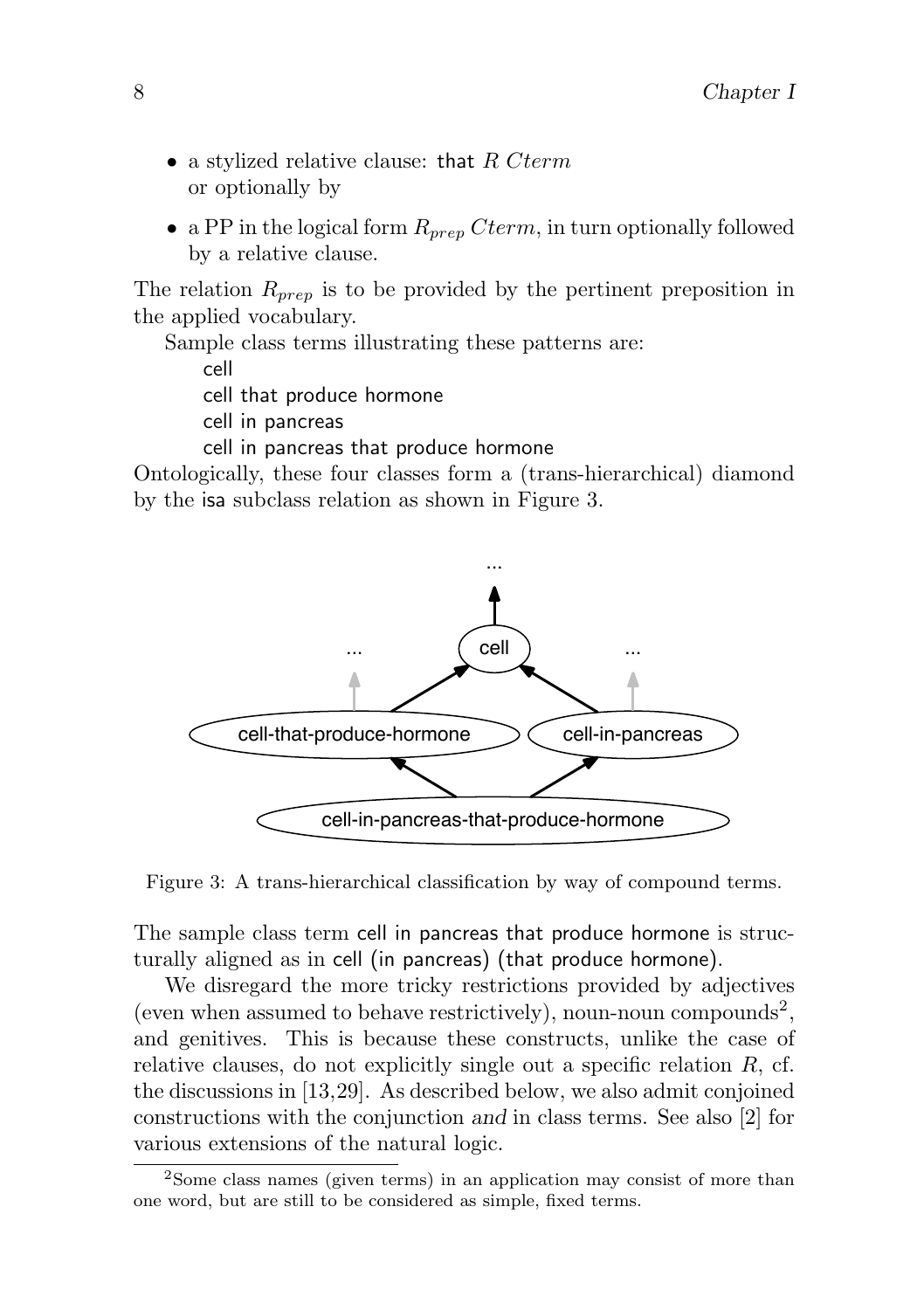#### 3.3 Atomic Natural Logic

In our framework, the core natural logic introduced above is decomposed into atomic natural logic devoid of compound class names, that is,  $Cterm$  is simply a class name C. The natural logic sublanguage where *Cterm* is simply a class name we call *atomic natural logic*. The decomposition into atomic natural logic is accomplished by introduction of fresh, internal class names such as cell-that-produce-hormone, which are formally conceived of as class names. The term cell-thatproduce-hormone is defined by two atomic natural logic sentences

cell-that-produce-hormone isa cell

cell-that-produce-hormone produce hormone.

The knowledge base of the decomposed sentences may be viewed as one single labeled graph whose nodes are uniquely labeled with class names.

#### 3.4 Reasoning with Natural Logic

The key inference rules for the considered natural logic are the socalled monotonicity rules [28]. They very intuitively admit specialization of the grammatical subject class and generalization of the grammatical object class. Accordingly, given A is a B and [every]  $B R$  [some] C, one may derive [every] A R [some] C, that is, as inheritance inference rule

$$
\frac{A \text{ isa } B \quad \text{[every]} \ B \ R \text{ [some]} \ C}{\text{[every]} \ A \ R \text{ [some]} \ C}
$$

This rule provides inheritance of properties to subclasses, as known from the object-oriented paradigm. Moreover, given  $[every]$  B R  $[some]$ C and C is a D, one may derive [every] B R [some] D, that is, as generalization inference rule

$$
\frac{[\text{every}] \ B \ R \ [\text{some}] \ C \ C \ \text{isa} \ D}{[\text{every}] \ B \ R \ [\text{some}] \ D}
$$

In particular, these rules provide transitivity of the isa subclass relationship with  $R$  being isa. Figures 4 and 5 provide examples of the inheritance and generalization rules, respectively. Figure 4 shows that given pancreas is a endogland and endogland produce hormone it may be inferred that pancreas produce hormone. Similarly for Figure 5 and generalization.

In addition, we provide a subsumption inference rule which makes the properties assigned to classes act restrictively as detailed with an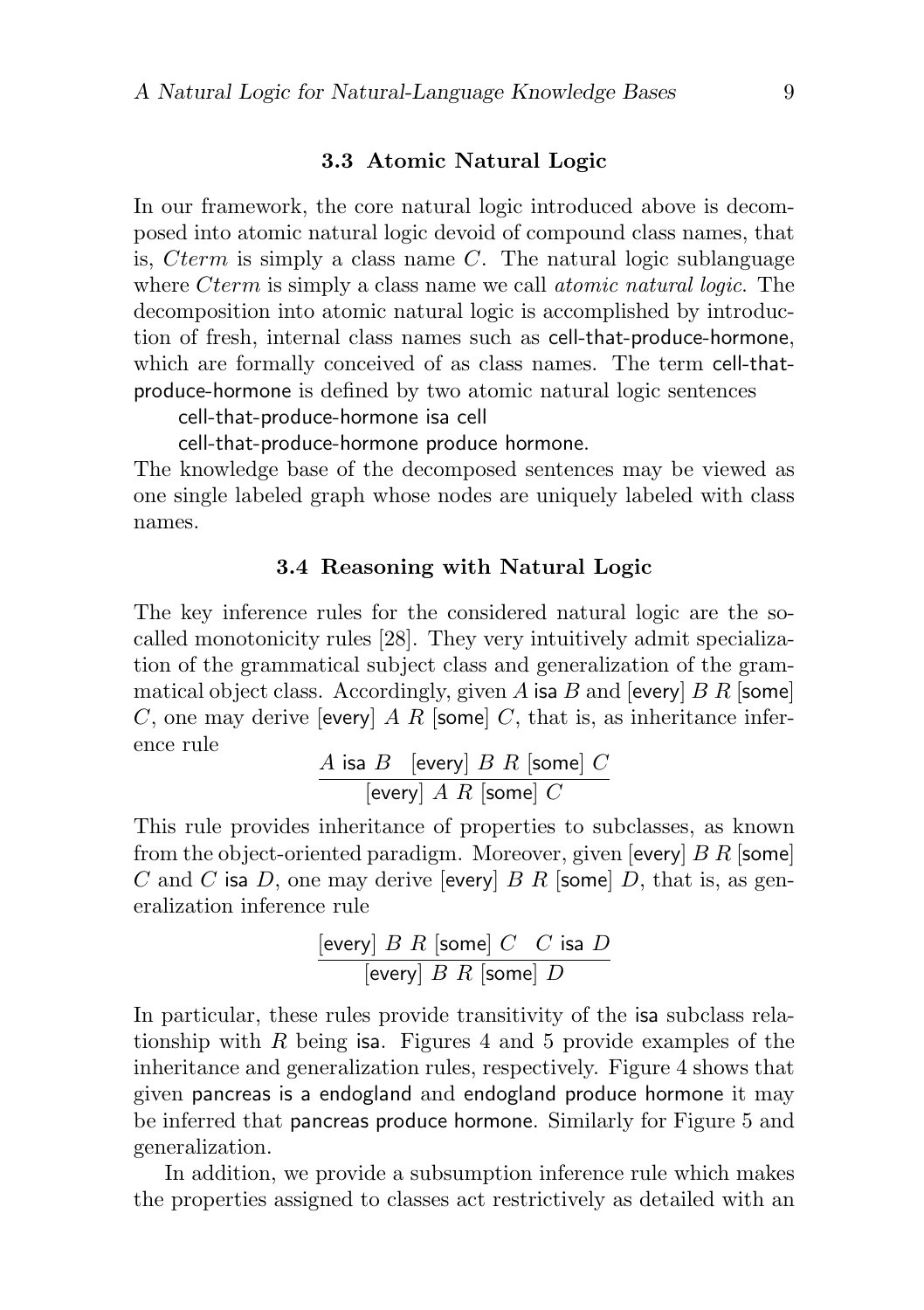

Figure 4: Sample use of the inheritance rule.



Figure 5: Sample use of the generalization rule.



Figure 6: Inferred inclusion by subsumption.

algorithm in [3]. By way of example, the subsumption rule ensures that

cell that produce insulin is recognized as a specialization of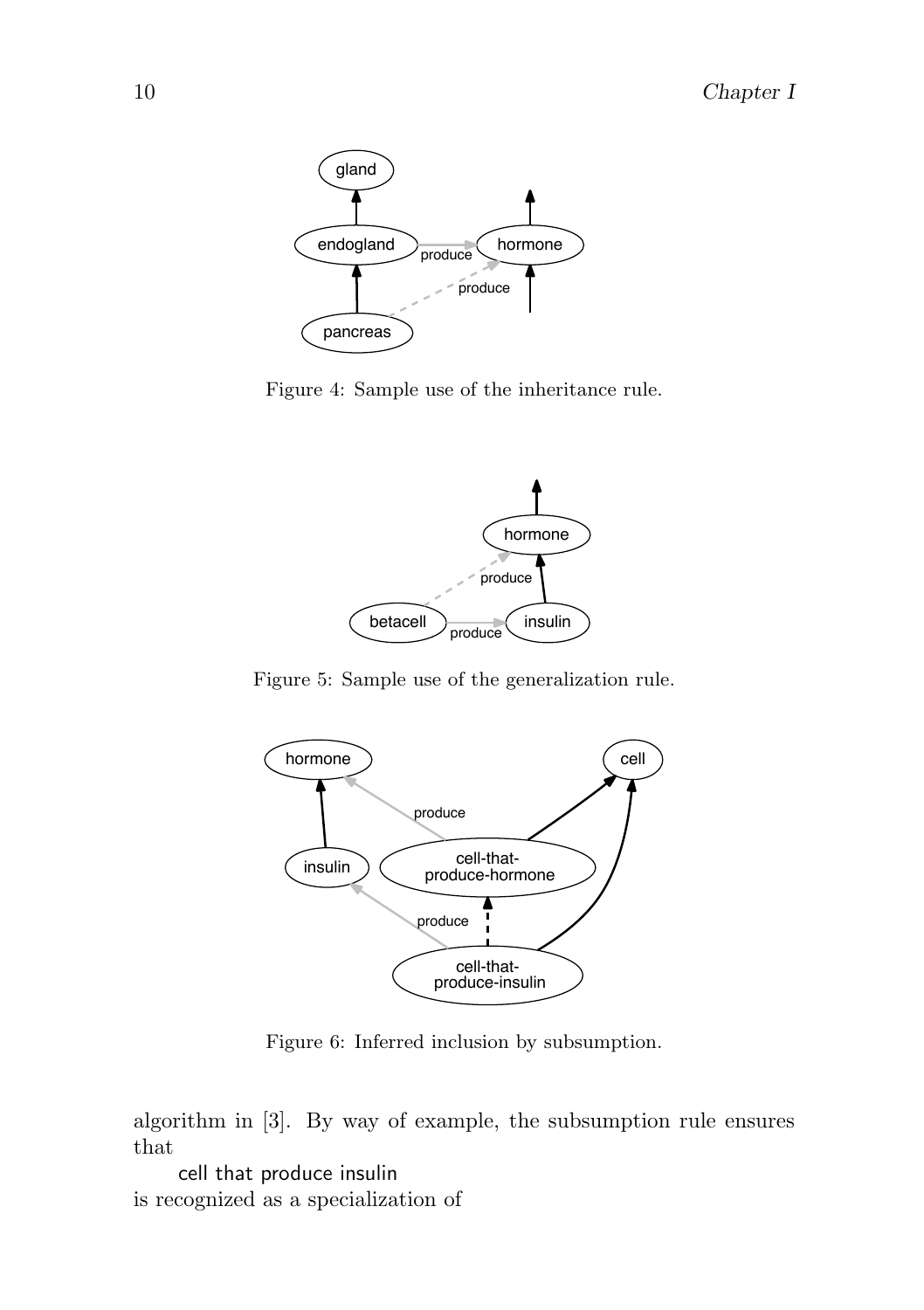cell that produce hormone,

given that insulin isa hormone, cf. Figure 6.

These rules are very intuitive and are applied in daily life, common sense reasoning. Formally, they can be justified by reduction of the involved sentences to first order logic.

Except for those relationships that follow from transitivity, we make sure that all valid isa relationships between nodes are materialized in the graph by the subsumption rule, so that, for instance,

cell-that-produce-insulin isa cell-that-produce-hormone is recorded. As such, the graph appears as an extended formal ontology with the isa relationship forming the skeleton, as it were.

## 4 Extending Core Natural Logic



Figure 7: Natural logic classes and their reducibility to Atomic Natural Logic.

In the previous sections, we have introduced the core natural logic and the sublanguage atomic natural logic. We now turn to extensions of core natural logic in order to capture larger fragments of natural language within the considered scientific domains. The proposed extensions are conservative and, thus, do not increase the semantic range of the core natural logic as stipulated above. The point is, however, that the extensions capture paraphrases commonly encountered in natural language. These extensions, when taken jointly, form an extended natural logic coming closer to free natural language formulations, remaining, however, within the confines of the semantics of core natural logic. The extensions facilitate translation from select domain specific natural language constructs into core natural logic.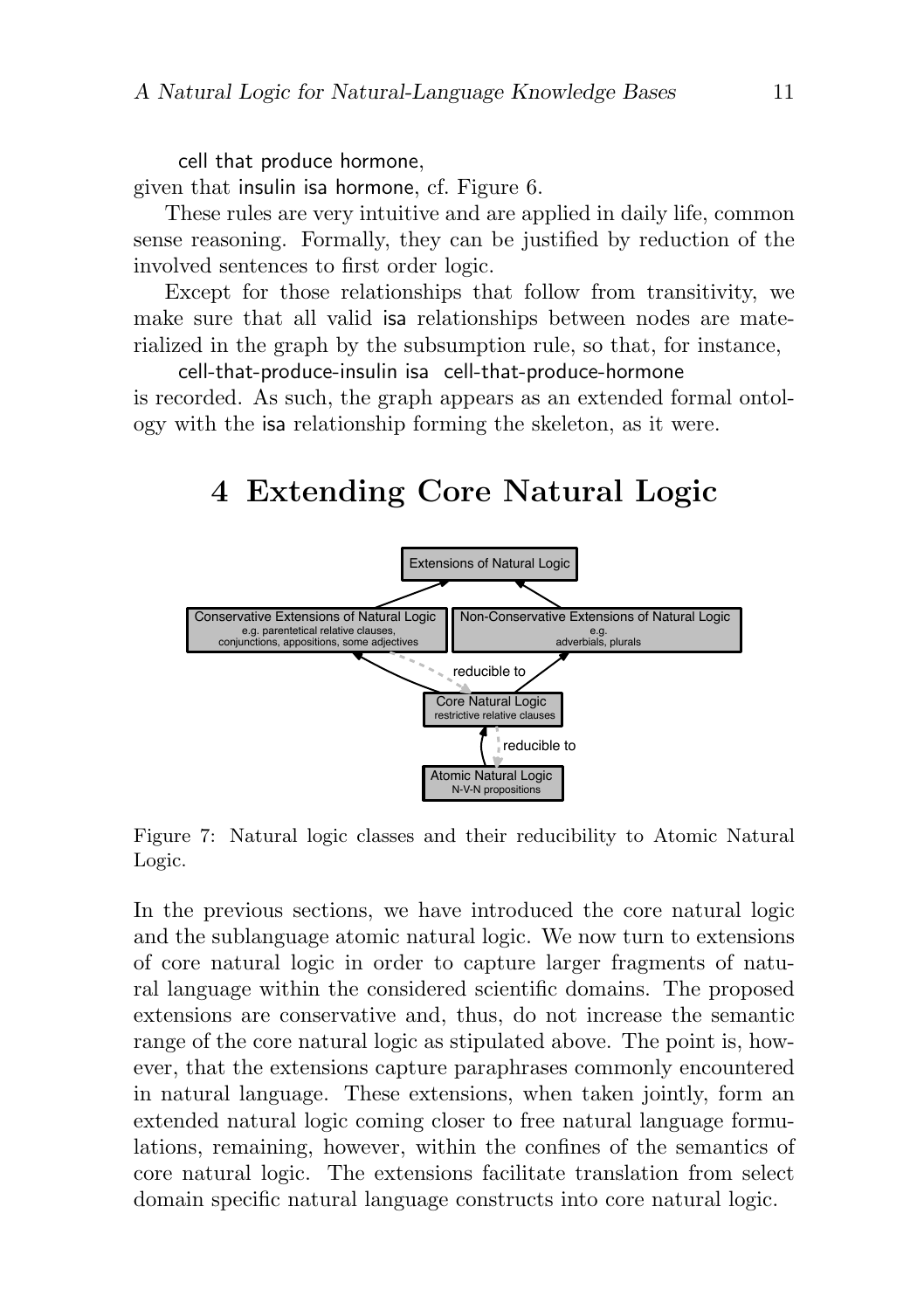#### 4.1 Extension with Conjunctions

Let us first consider conjunctions of *Cterms* including the linguistic conjunction and assuming distributive (in contrast to collective) readings. A conjunction in the grammatical object

 $Cterm'$  R  $Cterm''_1$  and  $Cterm''_2$ 

as in

pancreas contain betacell and alphacell

straightforwardly gives rise to the decomposition:

 $Cterm'$  R  $Cterm''_1$ 

 $Cterm'$  R  $Cterm''_2$ 

A conjunction in the grammatical subject

 $Cterm'_1$  and  $Cterm'_2$  R  $Cterm''$ 

as in

betacell and alphacell is-contained-in pancreas is conventionally interpreted as disjunction rather than overlap of the two classes and, therefore, decomposed into

 $Cterm'_1$  R  $Cterm''$ 

 $Cterm'_2$  R  $Cterm''$ 

These conventions are justified by the underlying predicate logical explication of core natural logic. Our general logical construal here is

 $\forall x (Cterm'_1(x) \lor Cterm'_2(x) \rightarrow \exists y (R(x,y) \land Cterm''(y)))$ which is logically equivalent to

 $\forall x (Cterm'_1(x) \rightarrow \exists y (R(x, y) \land Cterm''(y))) \ \land$  $\forall x (Cterm'_2(x) \rightarrow \exists y (R(x, y) \land Cterm''(y))).$ 

Now we turn to linguistic disjunctions. The linguistic disjunction or in the linguistic subject seems irrelevant from the point of view of the considered domains. It may be considered a case where predicate logic covers more than needed.

More interesting are disjunctions in the grammatical object, viz.,

 $Cterm'$  R  $Cterm''_1$  or  $Cterm''_2$ which cannot simply be decomposed into two core natural logic sentences. One approach is to appeal to a common general term  $Cterm_{sup}$ for  $Cterm''_1$  and  $Cterm''_2$  if one is available in the KB. More precisely, one seeks a  $Cterm_{sun}$ , such that

 $Cterm''_1$  isa  $Cterm_{sup}$ 

 $Cterm''_2$  isa  $Cterm_{sup}$ 

and such that for all different  $Cterm<sub>x</sub>$  having these properties  $Cterm_{sun}$  is  $Cterm_{xx}$ . This supremum requirement seems reasonable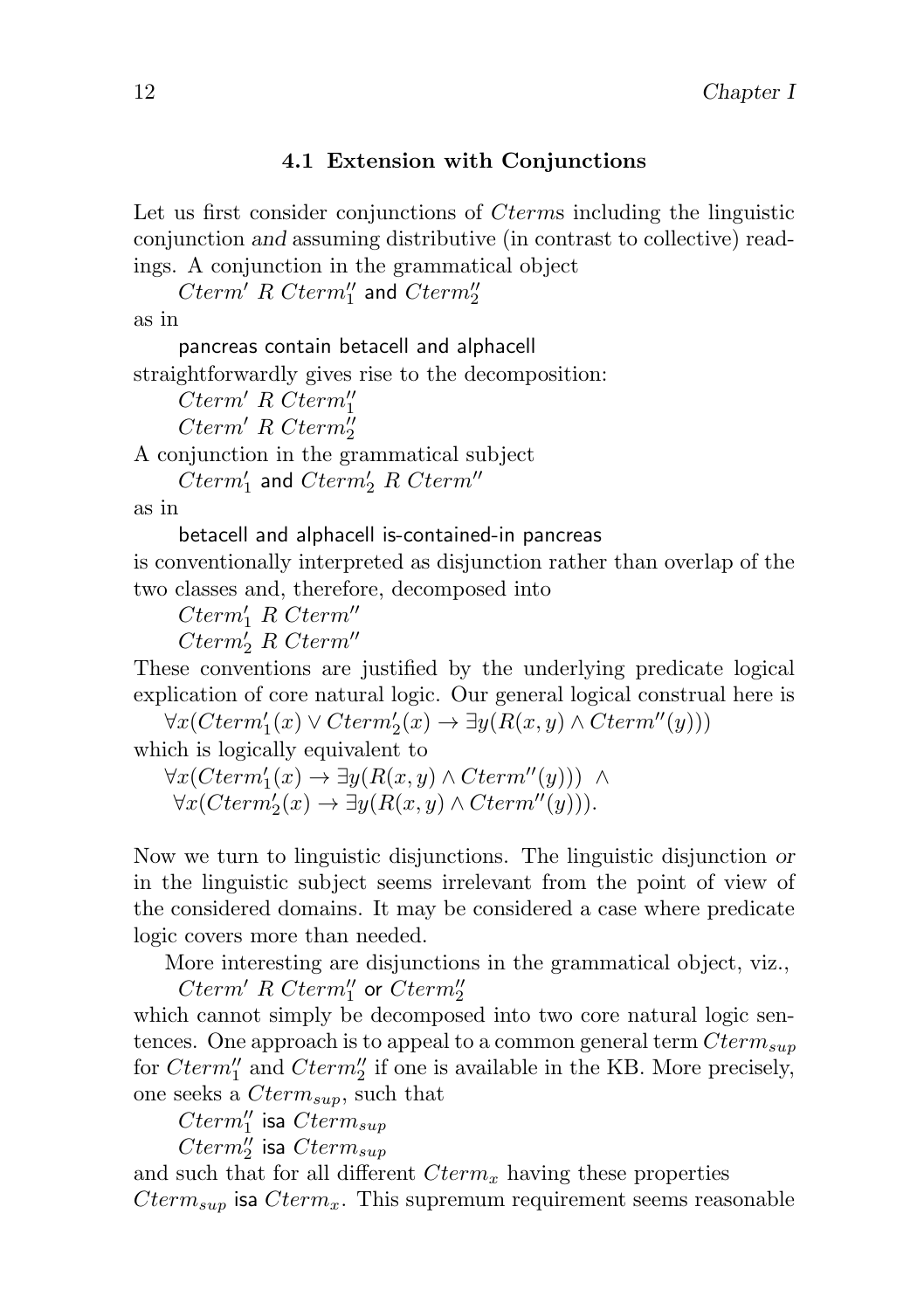in cases where the considered disjunction is pragmatically relevant at all. For instance, left-eye or right-eye has supremum eye since left-eye isa eye and right-eye isa eye.

Notice that all of the above reductions of conjunctions endorse the desired commutativity and associativity properties.

It goes without saying that the presence of conjunctions together with relative clauses and prepositions gives rise to structural ambiguities. Introduction of appropriate default readings and/or addition of auxiliary parentheses are the simplest ways to eliminate these.

Collective, i.e., non-distributive, readings such as co-presence of A and  $B$  cause  $C$  call for separate treatment, which goes beyond the scope of the present approach.

#### 4.2 Extension with Appositions and Parenthetical Relative Clauses

Let us consider natural logic sentences

 $Cterm'$  R  $Cterm''$ 

extended with appositions bounded by commas

 $Cterm'$ , [a|an]  $Cterm_{appo}$ , R  $Cterm''$ 

as in

insulin, a hormone, affect metabolism

This is paraphrased into the pair

 $Cterm'$  R  $Cterm''$  $Cterm'$  isa  $Cterm_{appo}$ 

as in

insulin affect metabolism insulin isa hormone

Analogously, we add sentences with apposition in the grammatical object,  $Cterm''$ , as in

betacell produce insulin, a peptide hormone

which is spelled out as

betacell produce insulin

insulin isa peptide hormone

In our extended natural logic, the pronoun that is formally set off for restrictive relative clauses as accounted for above. By contrast, in parenthetical relative clauses, we use which together with commas

 $Cterm'$ , which  $R_{par}$   $Cterm_{par}$ , R  $Cterm''$ 

as in

insulin, which isa peptide hormone, affect metabolism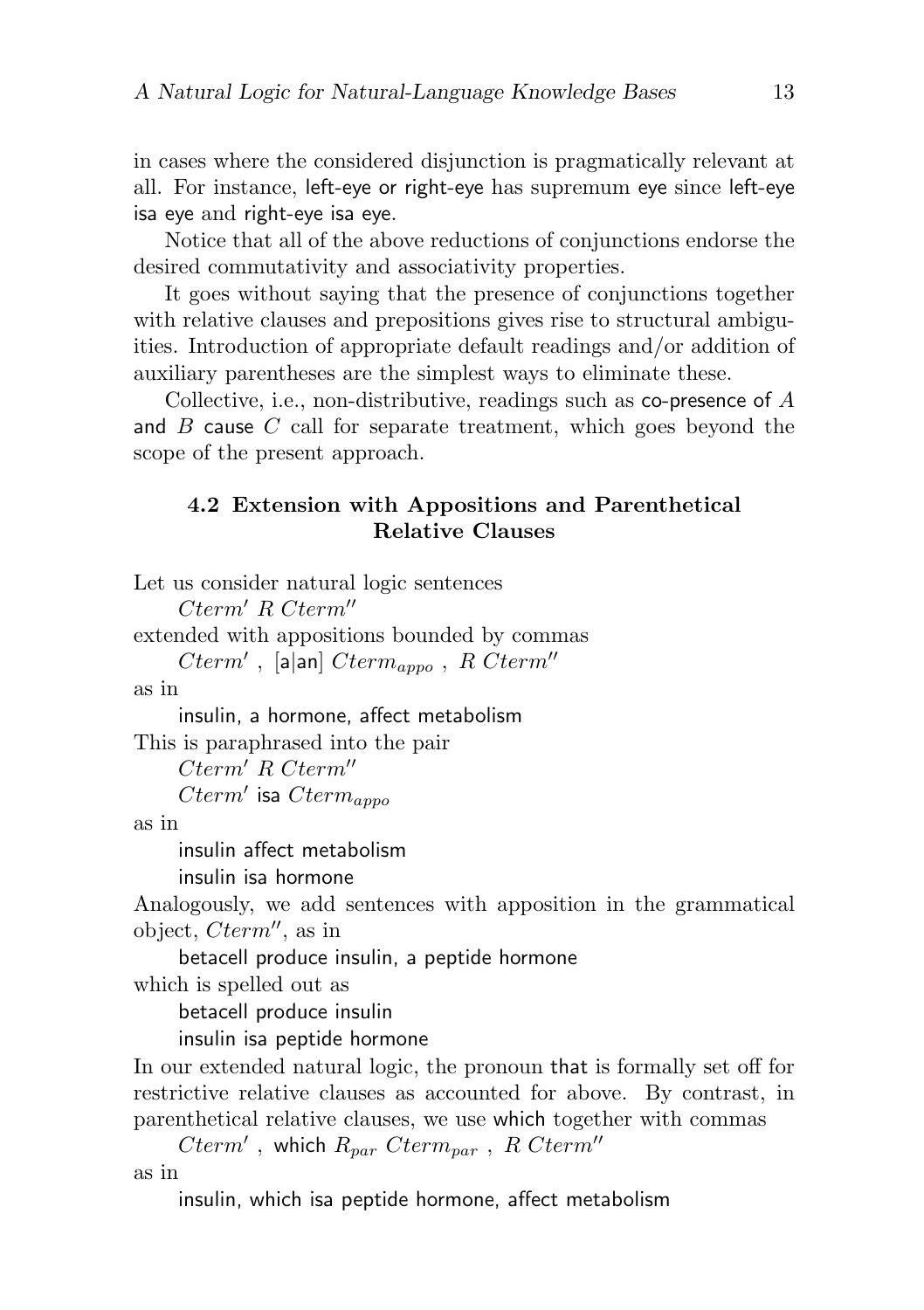Retaining logical equivalence, this can be paraphrased into the expressions

 $Cterm'$  R  $Cterm''$ 

 $Cterm'$   $R_{par}$   $Cterm_{par}$ 

which can be spelled out in an identical manner to the sentences containing appositions, cf.

betacell affect metabolism

insulin isa peptide hormone

This applies similarly and recursively for  $Cterm''$  and  $Cterm_{par}$ .

#### 4.3 Non-conservative Extensions of Natural Logic

On our agenda for non-conservative extensions of core natural logic are passive voice verb forms, nominalisation, and plural formation. As far as negation is concerned, we rely throughout on the closed world assumption in the query answering.

Scientific texts abound with constructions of verbs or verb phrases modified by adverbials. Adverbials are notoriously difficult, if not impossible, to cope with within first order predicate logic. However, our natural logic can be extended with relations between relations, with appropriate inference rules, without taking resort to higher order notions. By way of example, verbs should be allowed extensions with adverbial PPs yielding restricted relations, Rterm, for plain R as in

 $A$  produce in pancreas  $B$ with variants A produce  $B$  in pancreas and in pancreas  $A$  produce  $B$ , with obvious additional structural ambiguity problems.

Of course, there are numerous genuine (that is, non-conservative) language extensions which go beyond the semantic range of core natural logic, even within the given scope of monadic and dyadic relations in affirmative sentences. Thus, admission of anaphora as in the infamous donkey sentences breaks the boundaries, as mentioned in [14]. An example of this is seen in every cell that has a nucleus is-controlledby it. The point is that in the applied natural logic, the subject noun term and the object noun term are independent, connected solely by the relator verb and unconnected by anaphora.

## 5 Extracting and Applying Natural Logic

Extraction of natural logic from natural language sentences is conceived of as a partial recasting of the considered natural language into a smaller formal language fragment, namely natural logic sentences.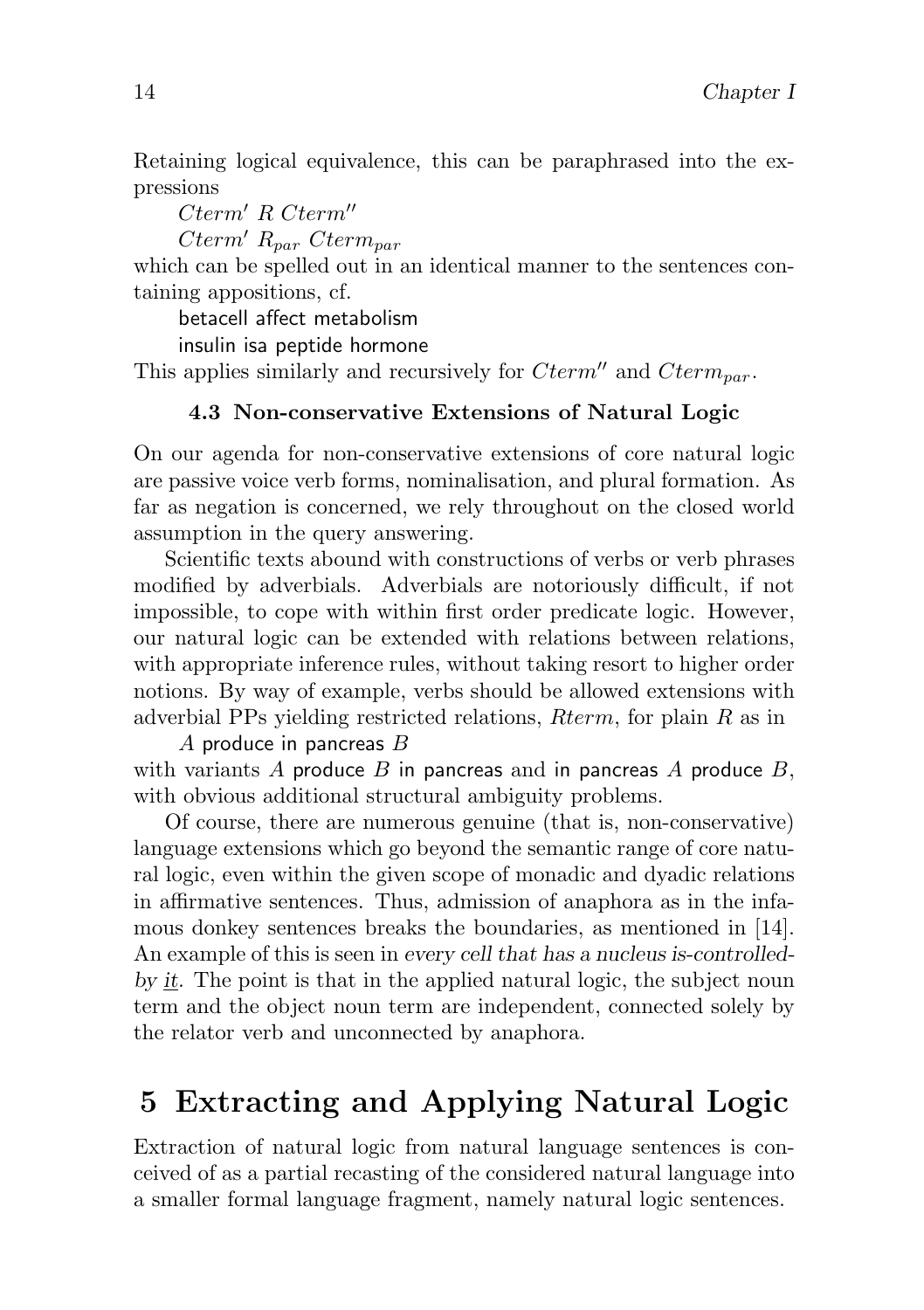#### 5.1 Extracting Natural Logic

Methodologically, rather than the usual forward or bottom-up translation following the phrase structure, we devise a top down processing governed by the natural logic. In this process, we try to cover as much as possible of the considered sentence, in a (partial) "best fit" process.

In the present approach, we simply process the input sentence by sentence. Thus, sentential context is not exploited. Each input sentence is preprocessed for markup, and the result is further processed by a parser that also functions as a natural logic generator. During the preprocessing, the sentence is tokenised into a list of lists, where each word from the sentence is represented by a list of possible lexemes specifying the base form and category (part of speech) of each word. A lexeme is included as possible if it matches the lemma of the input form of the word. Finally, the preprocessing applies a domain specific vocabulary to identify multiword expressions in the input sentence. To ensure that multiwords are treated as inseparable units they are replaced by unique symbols. A preprocessing of the sentence: Cells that produce insulin are located in pancreas returns the following tagged and lemmatised word list, where the word sequence 'are located in' is replaced by the symbol locatedin:

{{cell/NOUN}, {that/DETERMINER, that/ADVERB, that/CONJUNCTION}, {produce/VERB}, {insulin/NOUN}, {locatedin/VERB}, {pancreas/NOUN}}

Each possible lexeme for a word (and multiword)  $W_i$  is included as an element  $L_{ij}/C_{ij}$  if  $W_i$  has lemma  $L_{ij}$  for category  $C_{ij}$ .

Our approach to recognizing and deriving natural logic expressions from natural language texts can be considered a knowledge extraction task where the goal is to extract expressions that cover as much as possible of the meaning content from the source text. The search is guided by a natural logic grammar, and the aim is to create propositions that comprise well-formed natural logic expressions. The "best fit" approach is basically a guiding principle aiming for largest possible coverage of the input text. Thus, if an expression, that covers the full input sentence can be derived, it would be considered the "best", and if not, the aim is a partial coverage where larger means "better".

As far as parsing is concerned, and as already mentioned, our approach is a top down processing governed by the natural logic. The word list given as input is ambiguous due to possible multiple categories assigned to each word. Thus, the parser should be able to